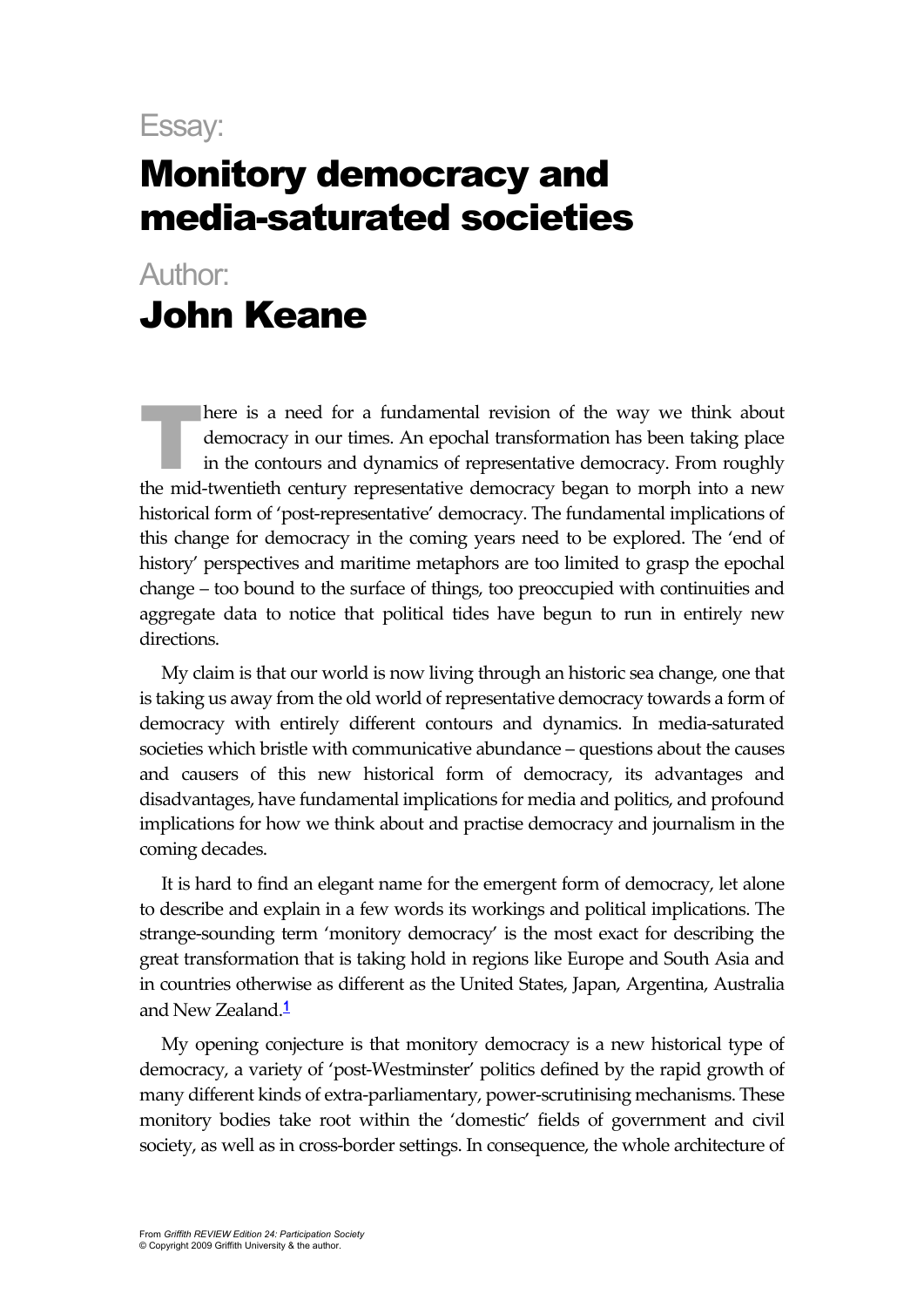self-government is changing. The central grip of elections, political parties and parliaments on the lives of citizens is weakening. Democracy is coming to mean more than elections, although nothing less. Within and outside states, independent monitors of power begin to have tangible effects. By putting politicians, parties and elected governments permanently on their toes, they complicate their lives, question their authority and force them to change their agendas – and sometimes as former West Australian Premier Brian Burke found, can smother them in disgrace.

Whether or not the trend towards this new kind of democracy is a sustainable, historically irreversible development remains to be seen; like its two previous historical antecedents, monitory democracy is not inevitable. It did not have to happen, but it has.

ertainly when judged by its institutional contours and inner dynamics, **C** ertainly when judged by its institutional contours and inner dynamics, monitory democracy is the most complex form of democracy yet. Those with a taste for Latin would say that it is the *tertium quid*, the not fully formed successor of the earlier historical experiments with assembly-based and representative forms of democracy. One symptom of its novelty is the altered language through which millions of people now describe democracy. In the name of 'people', 'the public', 'public accountability', 'the people' or 'citizens' – the terms are normally used interchangeably in the age of monitory democracy  $-$  powerscrutinising institutions spring up all over the place. Elections, political parties and legislatures neither disappear, nor necessarily decline in importance, but they most definitely lose their pivotal position in politics.

Democracy is no longer simply a way of handling the power of elected governments by electoral and parliamentary and constitutional means, and no longer a matter confined to territorial states. Gone are the days when democracy could be described – and in the next breath attacked – as 'government by the unrestricted will of the majority' as Friedrich von Hayek once wrote. Whether in the field of local, national or supranational government, or in the power-ridden world of non-governmental organisations and networks, some of them stretching down into the roots of everyday life and outwards towards the four corners of the earth, people and organisations that exercise power are now routinely subject to public monitoring and public contestation by an assortment of extraparliamentary bodies.

In the age of monitory democracy, the rules of representation, democratic accountability and public participation are applied to a much wider range of settings than ever before. Here is one striking clue for understanding why this is happening: the age of monitory democracy that began around 1945 has witnessed the birth of nearly a hundred new types of power-scrutinising institutions unknown to previous democrats.!!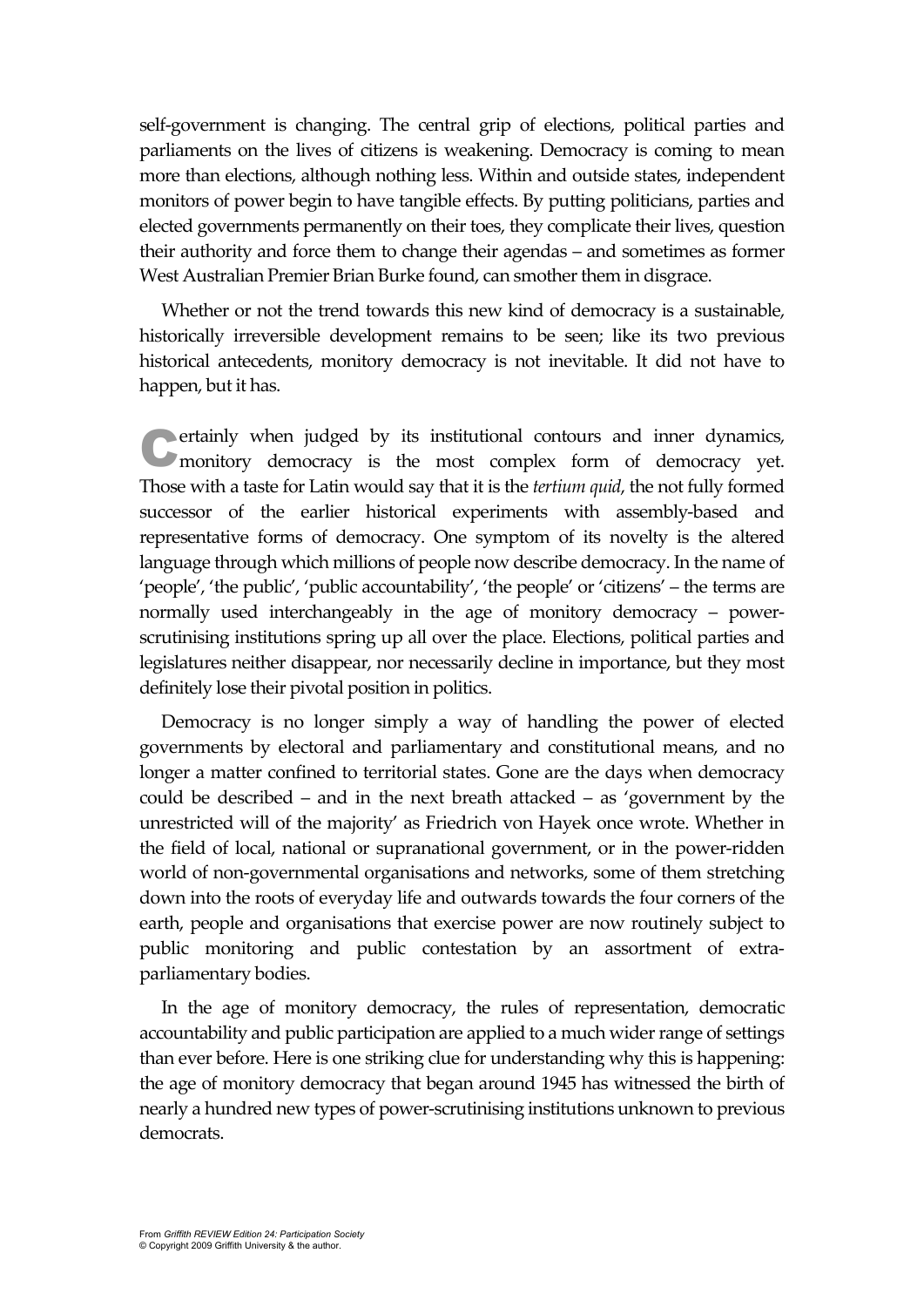Defenders of these inventions often speak of their importance in solving a basic problem facing contemporary democracies: how to promote the unfinished business of finding new ways of democratic living for little people in big and complex societies, in which substantial numbers of citizens believe that politicians are not easily trusted, and in which governments are often accused of abusing their power or being out of touch with citizens, or simply unwilling to deal with their concerns and problems.

By addressing such concerns, the new power-scrutinising inventions break the grip of the majority rule principle – the worship of numbers – associated with representative democracy. Freed as well from the measured caution and double speak of political parties, some inventions give a voice to the strongly felt concerns of minorities that feel left out of official politics. Some monitors, electoral commissions and consumer protection agencies for instance, use their claimed 'neutrality' to protect the rules of the democratic game from predators and enemies. Other monitors publicise long-term issues that are neglected, or dealt with badly, by the short-term mentality encouraged by election cycles. Still other monitory groups are remarkable for their evanescence; in a fast-changing world, they come on the scene, stir the pot, then move on like nomads, or dissolve into thin air.

By making room for opinions and ways of life that people feel strongly about, despite their neglect or suppression by parties, parliaments and governments, these inventions have the combined effect of raising the level and quality of public monitoring of power, often for the first time in many areas of life, including power relationships 'beneath' and 'beyond' the institutions of territorial states.!!

It is little wonder that the new power-monitoring inventions have changed the language of contemporary politics. They prompt much talk of 'empowerment', 'high energy democracy', 'stakeholders', 'participatory governance', 'communicative democracy' and 'deliberative democracy'; and they help spread, often for the first time, a culture of voting into many walks of life. Monitory democracy is the age of surveys, focus groups, deliberative polling, online petitions and audience and customer voting. Whether intended or not, the spreading culture of voting, backed by the new mechanisms for monitoring power, has the effect of interrupting and often silencing the soliloquies of parties, politicians and parliaments.

The new power-scrutinising innovations tend to enfranchise many more citizens' voices, sometimes by means of unelected representatives skilled at using what Americans sometimes call 'bully pulpits'. The number and range of monitory institutions have so greatly increased that they point to a world where the old rule of 'one person, one vote, one representative' – the central demand in the struggle for representative democracy – is replaced with the new principle of monitory democracy: 'one person, many interests, many voices, multiple votes, and multiple representatives'.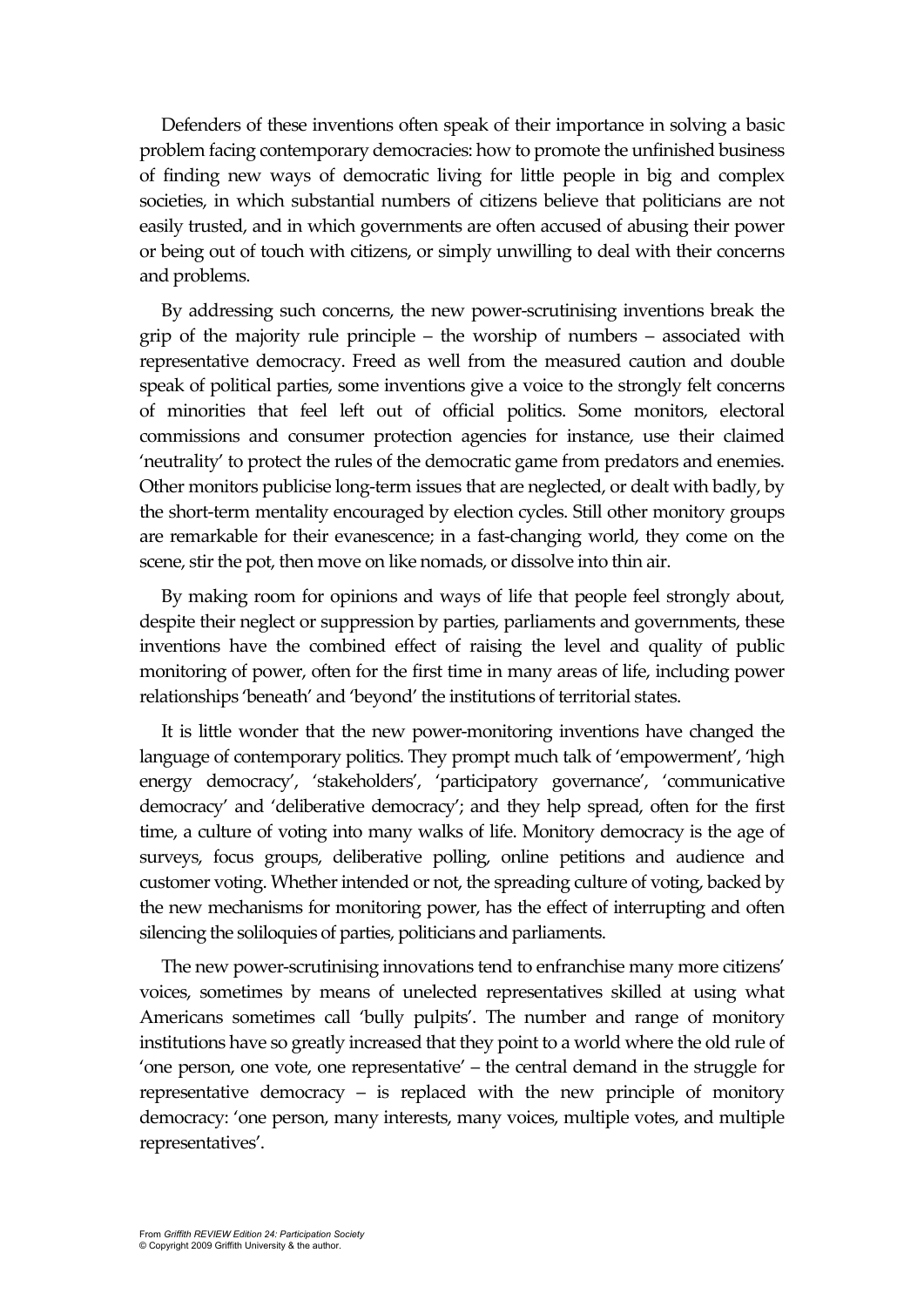**C** aution must be exercised when trying to understand these new methods of restraining power; they are not cut from the same cloth and therefore need restraining power; they are not cut from the same cloth and therefore need careful examination. The new monitory inventions are not exclusively 'American' or 'European' or 'Australian' or 'Western' products. Among their more remarkable features is the way that they have rapidly diffused around the globe. They mushroom in a wide variety of different settings – participatory budgeting is a Brazilian invention; truth and reconciliation commissions hail from Central America, while integrity commissions first sprang up with force in Australia – and there are even signs, for the first time in the history of democracy, of mounting awareness of the added value of the art of invention – as if the democratic ability to invent is itself a most valuable invention.

Monitory mechanisms are not just information-providing mechanisms. They operate in different ways, on different fronts. Some scrutinise power primarily at the level of citizen input to government or civil society bodies; other monitory mechanisms are preoccupied with monitoring and contesting what are called policy throughputs; still others concentrate on scrutinising policy outputs produced by governmental or non-governmental organisations. Quite a few of the inventions concentrate simultaneously on all three dimensions. Monitory mechanisms also come in different sizes and operate on various spatial scales, ranging from 'just round the corner' bodies with merely local footprints to global networks aimed at keeping tabs on those who exercise power over great distances.

Given such variations, it should not be surprising that a quick short list of the post"1945 inventions resembles – at first sight, to the untrained eye – a magpie's nest of randomly collected items. The list includes: citizen juries, bioregional assemblies, participatory budgeting, advisory boards, focus groups and 'talkaoke' (local/global talk shows broadcast live on the internet). There are think tanks, consensus conferences, teach-ins, public memorials, local community consultation schemes and open houses that offer information and advisory and advocacy services, archive and research facilities and opportunities for professional networking. Citizens' assemblies, democratic audits, brainstorming conferences, conflict of interest boards, public meeting trigger clauses, global associations of parliamentarians against corruption and constitutional safaris (famously used by the drafters of the new South African constitution to examine best practice elsewhere) are on the list. So too are the inventions of India's banyan democracy: railway courts, Lok Adalats, public interest litigation and satyagraha methods of civil resistance. Included as well are consumer testing agencies and consumer councils, online petitions and chat rooms, democracy clubs and democracy cafés, public vigils, peaceful sieges, protestivals (a South Korean speciality), summits and global watchdog organisations set up to bring greater public accountability to business and other civil society bodies.!!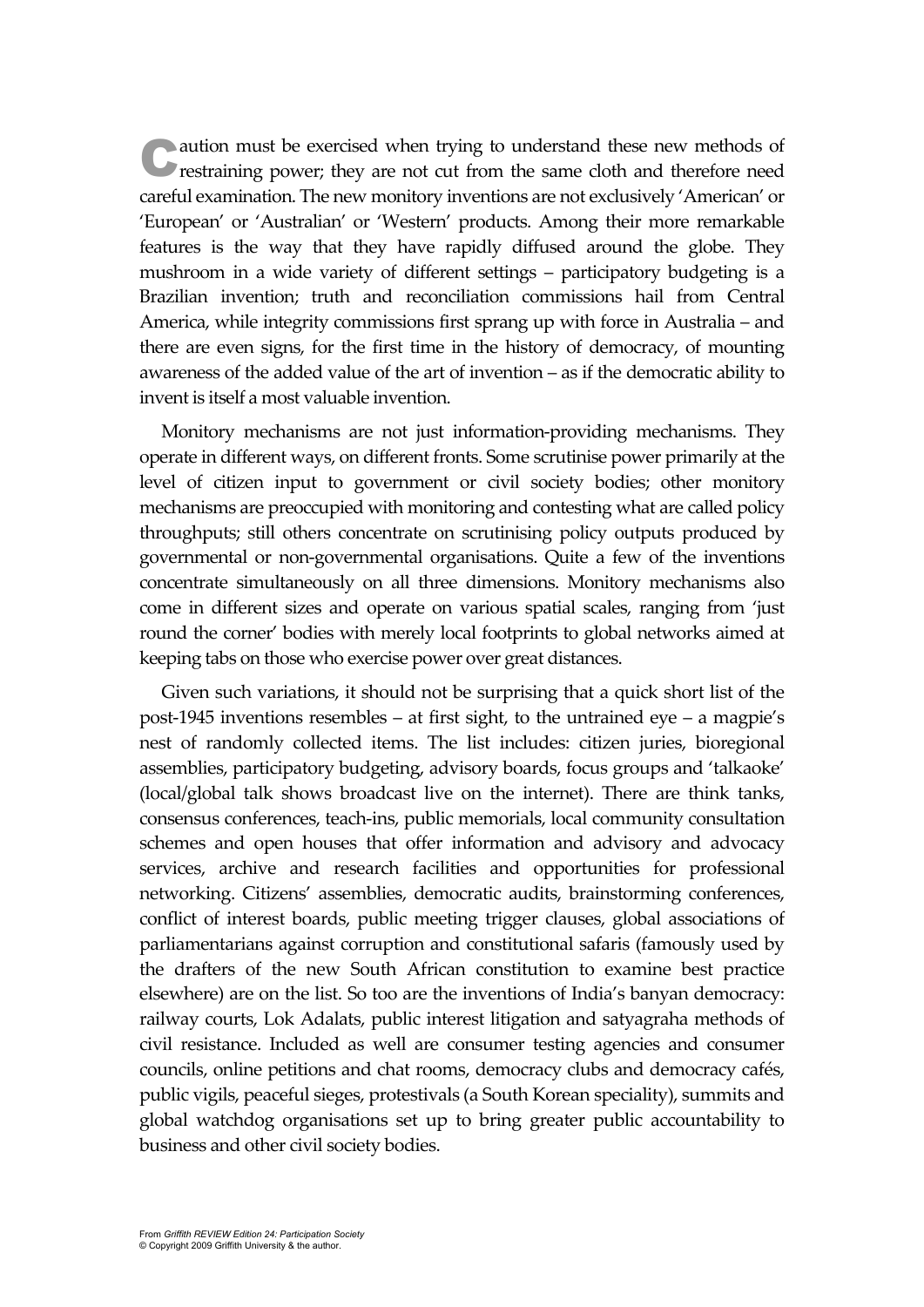The list of innovations extends to deliberative polls, boards of accountancy, independent religious courts, experts' councils (such as the 'Five Wise Men' of the Council of Economic Advisers in Germany), public 'scorecards' – yellow cards and white lists – public planning exercises, public consultations, social forums, weblogs, electronic civil disobedience and websites dedicated to monitoring the abuse of power (such as Bully OnLine, a British initiative that aims to tackle workplace bullying and related issues). And the list of new inventions includes self-selected opinion polls and unofficial ballots (text-messaged straw polls, for instance), international criminal courts, global social forums and the tendency of increasing numbers of non-governmental organisations to adopt written constitutions, with an elected component.

et us pause, for evidently the list of inventions is disjointed, and potentially et us pause, for evidently the list of inventions is disjointed, and potentially confusing. Clear-headed thinking is needed to spot the qualities that these inventions share in common. Monitory institutions play various roles. They are committed to providing publics with extra viewpoints and better information about the operations and performance of various governmental and non-governmental bodies. Because they appeal to publics, monitory institutions are not to be confused with top-down surveillance mechanisms that operate in secret, for the private purposes of organisations of government or civil society. Monitory mechanisms are geared as well to the definition, scrutiny and enforcement of public standards and ethical rules for preventing corruption, or the improper behaviour of those responsible for making decisions, not only in the field of elected government, but in a wide variety of settings. The new institutions of monitory democracy are further defined by their overall commitment to strengthening the diversity and influence of citizens' voices and choices in decisions that affect their lives – regardless of the outcome of elections.!!

What is distinctive about this new historical type of democracy is the way all fields of social and political life come to be scrutinised, not just by the standard machinery of representative democracy, but by a whole host of non-party, extraparliamentary and often unelected bodies operating within and underneath and beyond the boundaries of territorial states. In the era of monitory democracy, it is as if the principles of representative democracy – public openness, citizens' equality, selecting representatives – are superimposed on representative democracy itself. This has many practical consequences, but one especially striking effect is to alter the patterns of interaction – political geography – of democratic institutions.!!

Once upon a time, in the brief heyday of representative democracy, the thing called democracy had a rather simple political geography. Within the confines of any given state, democracy meant (from the point of view of citizens) following an election campaign and on the great day of reckoning turning out to vote for a party or independent candidate. He – it was almost always a man – was someone local, a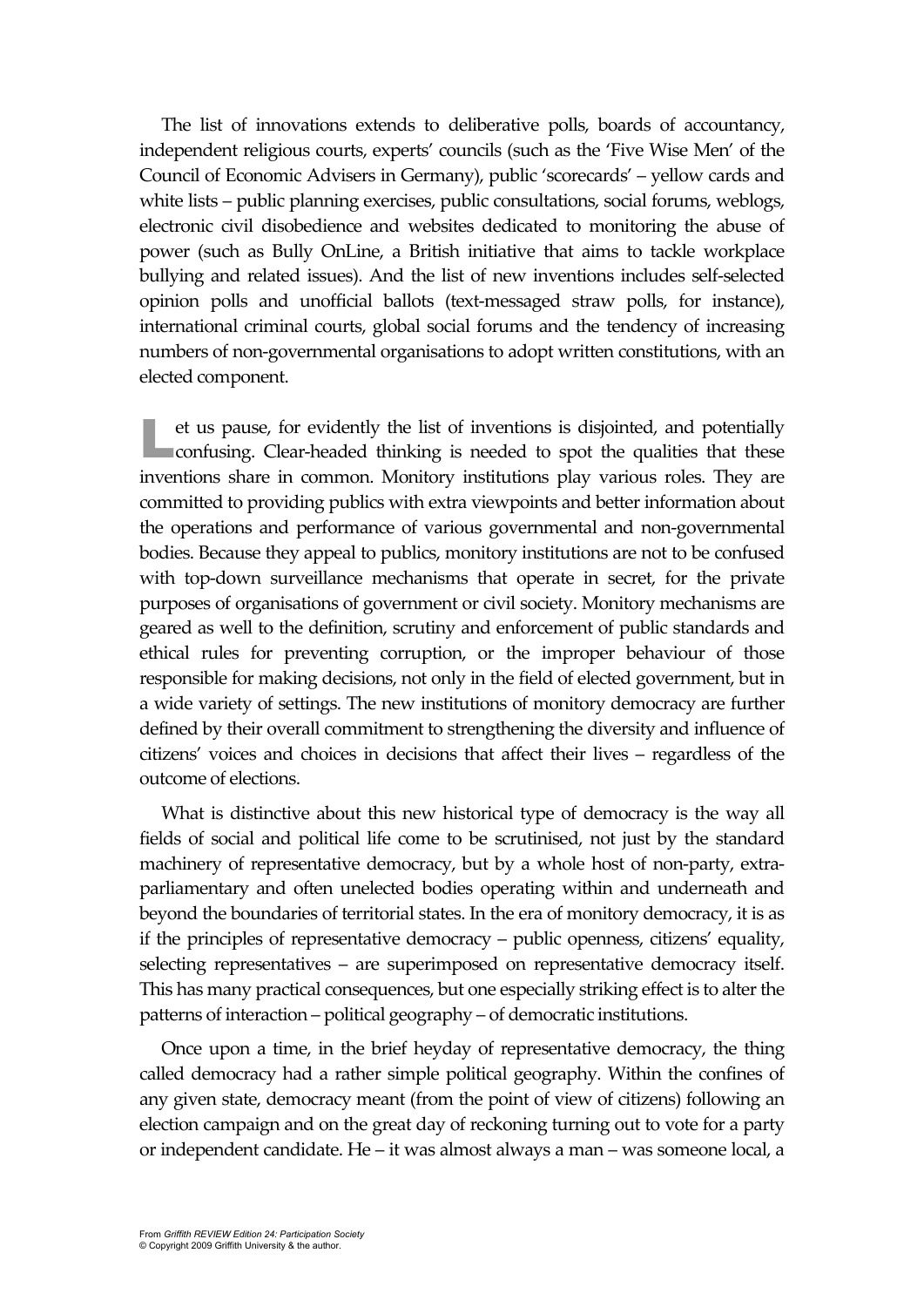figure known to the community, a local shopkeeper or professional or someone in business or a trade unionist, for instance.

Then came democracy's great ceremonial, the pause of deliberation, the calm of momentary reflection, the catharsis of ticking and crossing, before the storm of result. 'Universal peace is declared', was the sarcastic way the nineteenth-century English woman novelist George Eliot (1819–80) put it, 'and the foxes have a sincere interest in prolonging the lives of the poultry.' Her American contemporary, Walt Whitman (1819–92), spoke more positively of the pivotal function of polling day as the great 'choosing day', the 'powerfulest scene', a 'swordless conflict' mightier than Niagara Falls or the Mississippi River or the geysers of Yosemite, a 'still small voice vibrating', a time for 'the peaceful choice of all', a passing moment of suspended animation when 'the heart pants, life glows'.

If blessed with enough votes, the local representative joined a privileged small circle of legislators, whose job was to stay in line with party policy, support or oppose a government that used its majority in the legislature, to pass laws and to monitor their implementation and administration, hopefully with results that pleased as many of the represented as possible. At the end of a limited stint as legislator, buck passing stopped. Foxes and poultry fell quiet. It was again time for the swordless conflict of the great choosing day. The representative either stepped down into retirement or faced the music of re-election.

This is obviously a simplified sketch of the role of elections, but it serves to highlight the different, more complex political geography of monitory democracy. Just as representative democracies preserved the spirit and form of ancient assemblies, so monitory democracies preserves legislatures, political parties and elections, which (to the contrary) are often bitterly fought and closely contested and sometimes (as the recent American presidential and senate election shows) exciting affairs. But such is the growing variety of interlaced, power-monitoring mechanisms that democrats from earlier times, if catapulted into the new world of monitory democracy, would find it hard to understand what is happening.

The new democracy demands a headshift, a break with conventional thinking in order to understand its political geography. For this purpose, let us imagine for a moment, as if from an aerial satellite, the contours of monitory democracy. We would spot that its power-scrutinising institutions are less centred on elections, parties and legislatures; no longer confined to the territorial state; and spatially arranged in ways much messier than textbooks on democracy typically suppose. The vertical 'depth' and horizontal 'reach' of monitory institutions is striking. If the number of levels within any hierarchy of institutions is a measure of its 'depth', and if the number of units located within each of these levels is called its 'span' or 'width', then monitory democracy is the deepest and widest system of democracy ever known. The political geography of mechanisms like audit commissions,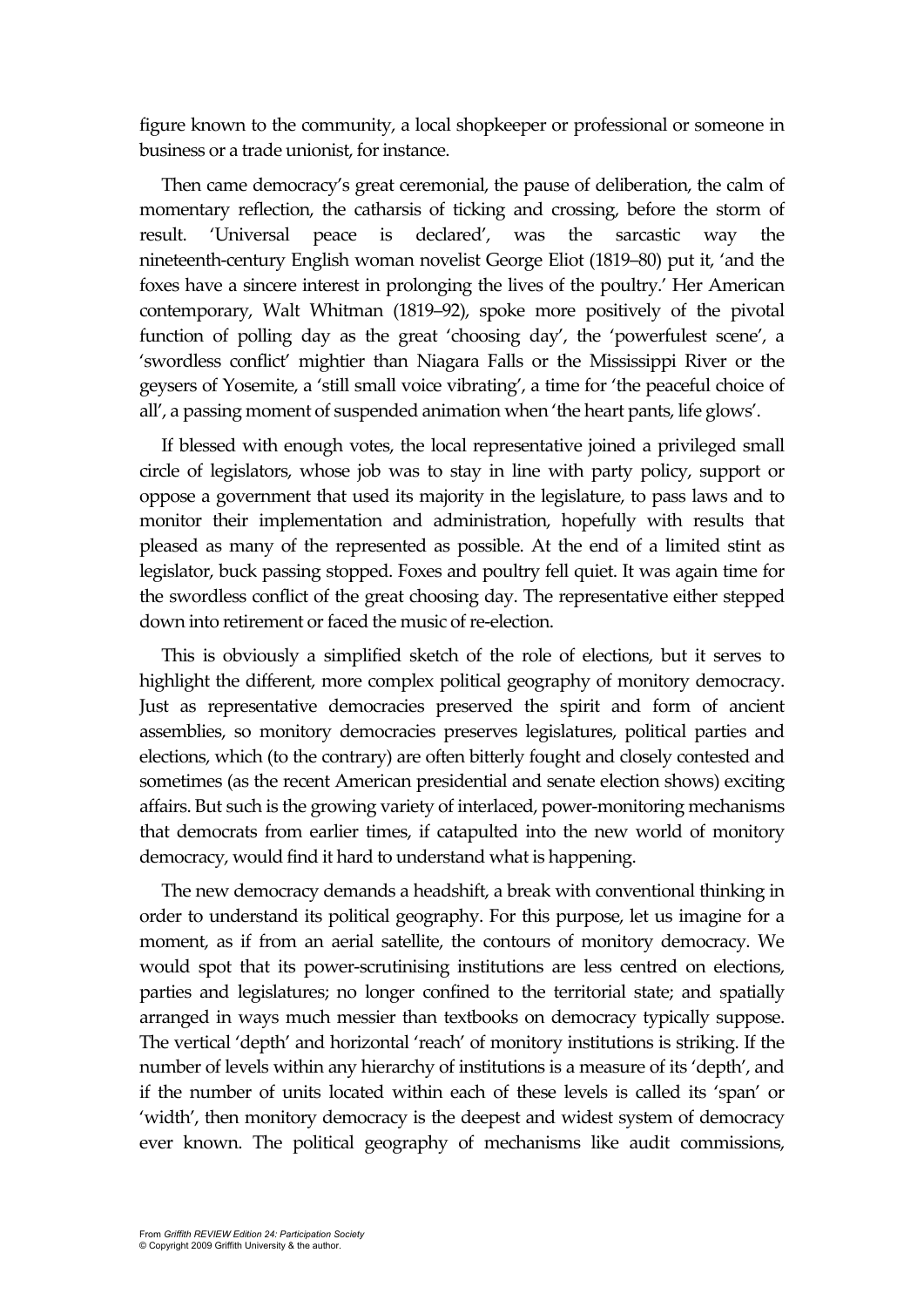citizens' assemblies, web-based think tanks, local assemblies, regional parliaments, summits and global watchdog organisations defies simple-minded descriptions. So too does the political geography of the wider constellation of power-checking and power-disputing mechanisms in which they are embedded – bodies like citizen assemblies and juries, audit and integrity commissions and many other watchdog organisations set up to bring greater public accountability to business and other civil society bodies.

oth the novelty and complexity of monitory democracy make it vulnerable to a B $\Box$  handful of misconceptions, beginning with the claim that the struggle to bring greater public accountability to government and non-government organisations that wield power over others is in effect a struggle for 'grassroots democracy' or 'participatory democracy' or'popular empowerment'.

Such metaphors rest on a misunderstanding of the trends. The age of monitory democracy is not heading backwards; it is not motivated by efforts to recapture the (imagined) spirit of assembly-based democracy  $-$  'power to the people', as some supporters of groups like Students for a Democratic Society liked to say during the rebellions of the 1960s. Many contemporary champions of 'deep' or 'direct' democracy still speak as if they were Greeks, as if what really counts in matters of democracy is as Archon Fung and Erik Olin Wright put it, 'the commitment and capacities of ordinary people to make sensible decisions through reasoned deliberation and empowered because they attempt to tie action to discussion'.

The reality of monitory democracy is otherwise, in that all of the new powerscrutinising experiments in the name of 'the people' or citizens' empowerment rely inevitably on representation. These experiments often draw their ultimate legitimacy from 'the people',**[2](#page-21-1)** but they are not understandable as efforts to abolish the gap between representatives and the represented, as if citizens could live without others acting on their behalf, find their true selves and express themselves as equals within a unified political community no longer burdened by miscommunication, or by misgovernment.

Monitory democracy thrives on representation. Take the much-discussed example of the Citizens' Assembly on Electoral Reform in the Canadian province of British Columbia. Backed by the local legislature, the Citizens' Assembly worked for the best part of a year as an independent, non-partisan assembly of representatives charged with the task of casting a critical eye over the province's electoral system. The Assembly had 161 members; it included one woman and one man drawn randomly from each of the province's seventy-nine electoral districts, plus two indigenous citizen representatives, as well as one representative from the province's Legislative Assembly. The member representatives of the Citizens' Assembly were not elected, but drawn by lot. In contrast to the Greek trust in the deities as underwriters of decisions determined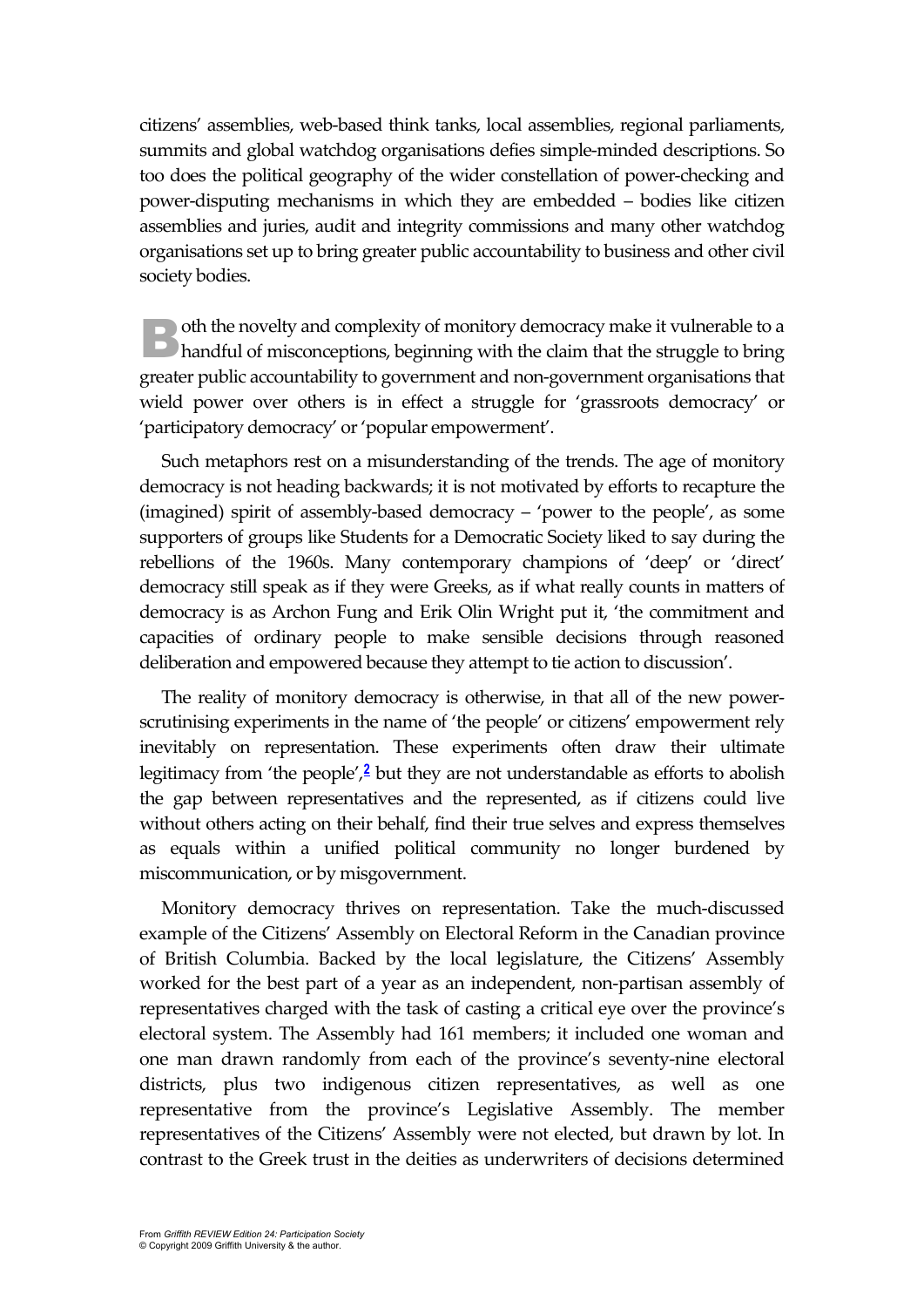by lot, the Assembly members were chosen at random by a computer, from a pool that was supposed to reflect the age, gender and geographical make-up of British Columbian citizens. Granted its own budget, the Citizens' Assembly was designed to operate outside the system of political parties, and to keep its distance from the legislature, organised lobby groups and journalists. Its duty was to act as an unelected body of temporary representatives of all British Columbians.

nother misconception, to do with the changing status of elections, prevents many people from spotting the novelty of monitory democracy. It is vital to grasp that this new type of democracy does not dispense with questions of suffrage, or voting in national or local elections. It is not an age that has settled once and for all the issue of who is entitled to vote, and under which conditions (think of the emerging legal and political controversies about who owns the software of unreliable electronic voting machines). In fact, some people – for instance, felons – have their votes withdrawn; others, including diasporas, minority language speakers, the disabled and people with low literacy and number skills, are disadvantaged by secret ballot elections; still other constituencies, such as women, young people and the biosphere, are either poorly represented, or they are not represented at all. A

Struggles to open up and improve the quality of electoral representation are by no means finished. And yet in the era of monitory democracy the franchise struggles that once tugged and tore whole societies apart have lost their centrality. As the culture of voting spreads, and as unelected representatives multiply in many different contexts, a brand new issue begins to surface. The old question that racked the age of representative democracy – who is entitled to vote and when – is compounded and complicated by a question for which there are still no easy answers: are people entitled to representation between and outside elections and, if so, through which representatives?

A symptom of the changing definition of democracy is the advent of election monitoring. During the 1980s, for the first time in the history of democracy, founding elections in new or strife-torn polities began to be monitored systematically by outside teams of observers. The practice was admittedly an older invention, first used in 1857 when Prussian, French, British, Russian, Turkish and Austrian representatives jointly supervised a plebiscite in Moldavia and Wallachia; but in the new circumstances, the methods of election monitoring assumed a much more powerful and publicly visible role, this time on a global scale.

The net effect of election monitoring is to heighten globally the sense that elections matter; that efforts should be redoubled to find and apply contextually sensitive quality standards; that election observers themselves need watching; and that 'fair and open' methods – the elimination of violence, intimidation, ballot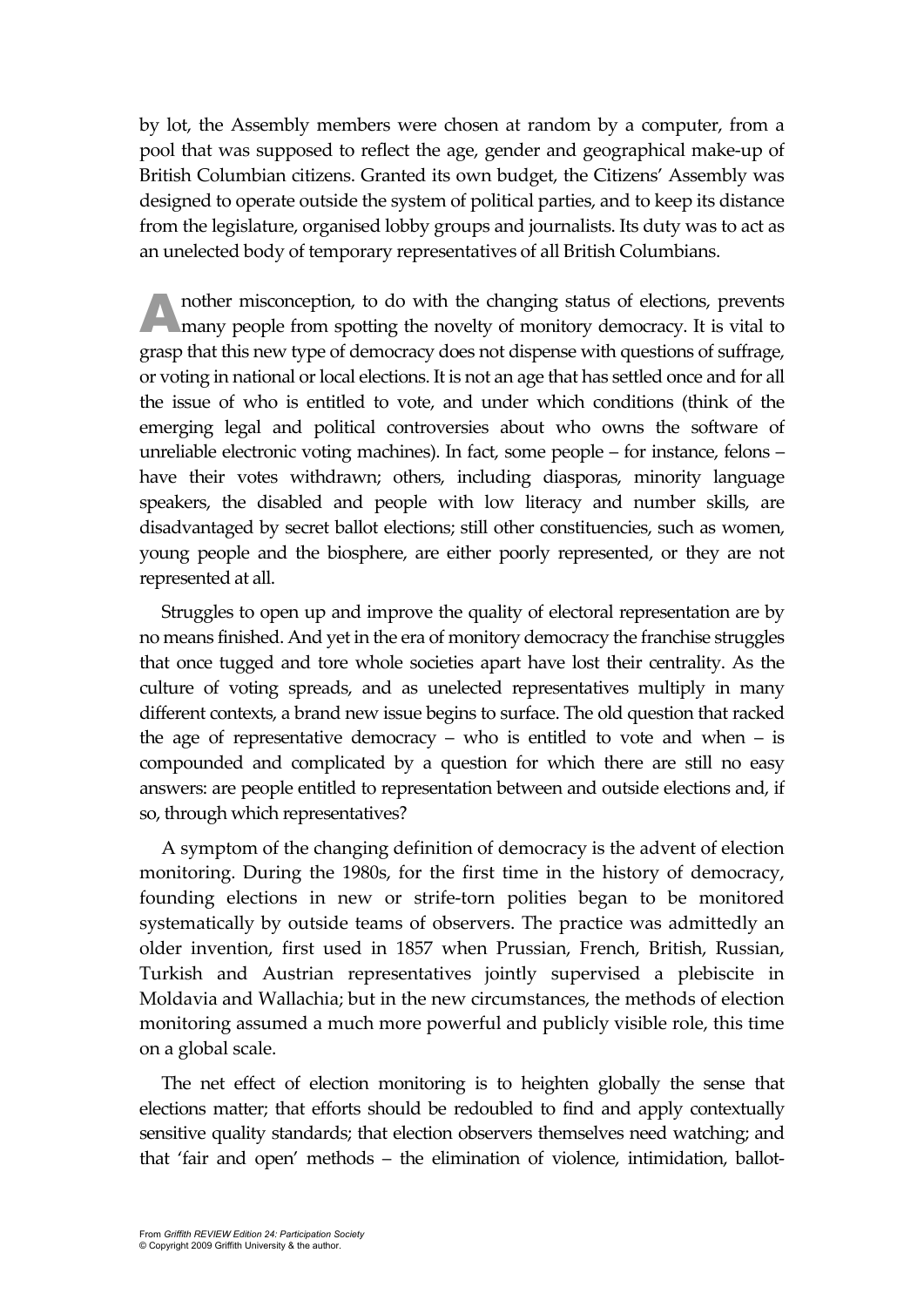rigging and other forms of political tomfoolery – are expected of all countries, including the most powerful democracy, the United States, where observers from the Organisation for Security and Co-Operation in Europe played a role for the first time in the presidential elections of November 2004 and where, in the 2008 elections, the competing sides proved that the legal monitoring of elections is becoming as common a campaign tool as fundraising and advertising by assembling literally thousands of lawyers at state level to protect their supporters at the polls, help untangle ballot problems and run to court should litigation be necessary – Senator Barack Obama's campaign for instance sent five thousand lawyers to Florida alone.

mong the remarkable features of monitory democracy is the way powerscrutinising mechanisms gradually spread into areas of social life that previously were untouched by democratic hands. The extension of democracy downwards, into realms of power beneath and cutting across the institutions of territorial states, has the effect of arousing great interest in the old eighteenthcentury European term 'civil society'; for the first time in the history of democracy, these two words are now routinely used by democrats in all four corners of the earth. A

The intense public concern with civil society and with publicly scrutinising matters once thought to be non-political is unique to the age of monitory democracy. The era of representative democracy, as Alexis de Tocqueville spotted, certainly saw the rise of self-organised pressure groups and schemes for 'socialising' the power of government, for instance through workers' control of industry. Few of these schemes survived the upheavals of the first half of the twentieth century, which makes the contrast with monitory democracy all the more striking.

The trend towards public scrutiny is strongly evident in all kinds of policy areas, ranging from public concern about the maltreatment and legal rights of children and bodily habits related to exercise and diet, through to the development of habitat protection plans and non-carbon and non-nuclear sources of energy. Initiatives to guarantee that the future development of nanotechnology and genetically modified crops is governed publicly in the interests of the many, not the few – efforts to take democracy 'upstream' into the tributaries of scientific research and technical development are a further example of the same trend.

Experiments with fostering new forms of citizens' participation and elected representation have even penetrated markets, to lay hands on the sacred cow of private property. A notable example is the German system of codetermination known as *Mitbestimmung*; following the near-collapse of banking systems during 2007–08, many new proposals are now on the political table to extend monitoring mechanisms into the banking and investment sectors of global markets that previously operated with little or no regulatory restraint.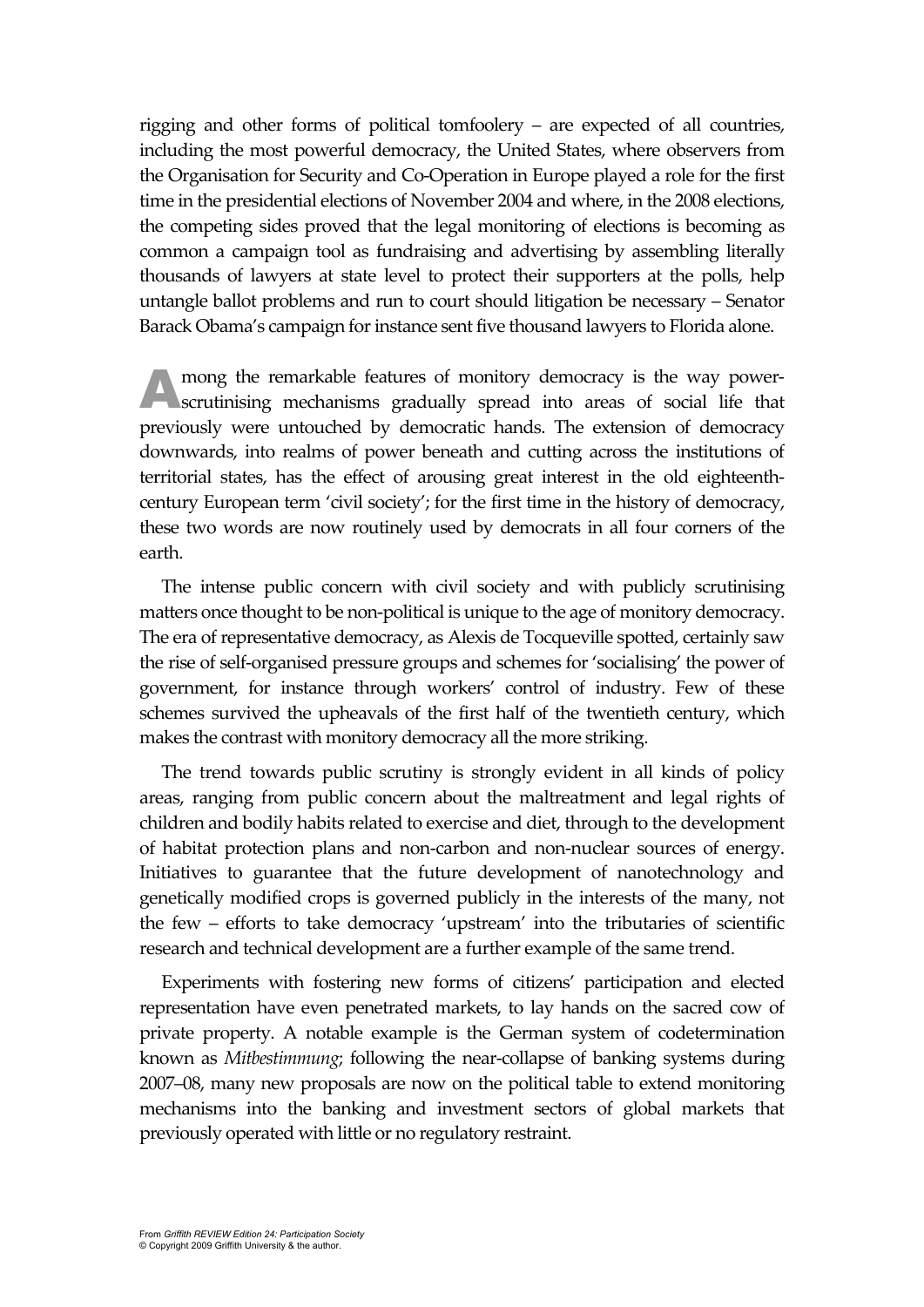There is rising awareness as well of the possibility and desirability of exercising rights of criticism and casting a vote in large-scale global organisations. An example is the International Olympic Committee: once an exclusive private gentlemen's club, it became during the 1980s the focus of muckraking journalism. Scandals ensued. Public outcries followed. Under pressure, against considerable odds, the IOC began to apply monitory mechanisms to its own corrupted structures. Some things didn't change. By 2002, the IOC body of 115 co-opted members included only twelve women; in that year, not one woman was among the sixty-six new member nominations.!!

But some things did change. Visits by IOC members to candidate cities were banned. An IOC Ethics Commission and a World Anti-Doping Agency were formed. Reports of income and expenditure were published, for the first time. IOC meetings were thrown open to the media. A so-called Nominations Committee was set up for the purpose of more fairly deciding IOC membership, which was restricted to an eight-year term, renewable through election. Olympic athletes were granted the right to elect their own representatives directly to the IOC. The upper age limit of IOC members was reduced from eighty to seventy.

The rules of representative government were for the first time applied to its inner workings, at least on paper.

In the vital role played by civil societies in the invention of power-monitoring mechanisms seems to confirm what might be called James Madison's 'Law of mechanisms seems to confirm what might be called James Madison's 'Law of Free Government': no government can be considered free unless it is capable of governing a society that is itself capable of controlling the government. Madison's sketch of The Law in *The Federalist Papers*, number 51, has tempted some people to mistakenly conclude that governments are incapable of scrutinising their own power. The truth is otherwise. In the era of monitory democracy, experience shows that governments, unlike ducks and turkeys, sometimes vote to sacrifice themselves for the good of citizen guests at the dinner table.

Government 'watchdog' institutions are a case in point. Their stated purpose is public scrutiny of government by semi-independent government agencies.<sup>[3](#page-22-0)</sup> Scrutiny mechanisms supplement the power-monitoring role of elected government representatives and judges, even though this is not always their stated aim; very often they are introduced under the general authority of elected governments – for instance, through ministerial responsibility.

In practice, things often turn out differently. Especially when protected by legislation, well resourced and well managed, government scrutiny bodies tend to take on a life of their own. Building on the much older precedents of royal commissions, public inquiries and independent auditors checking the financial probity of government agencies – inventions that had their roots in the age of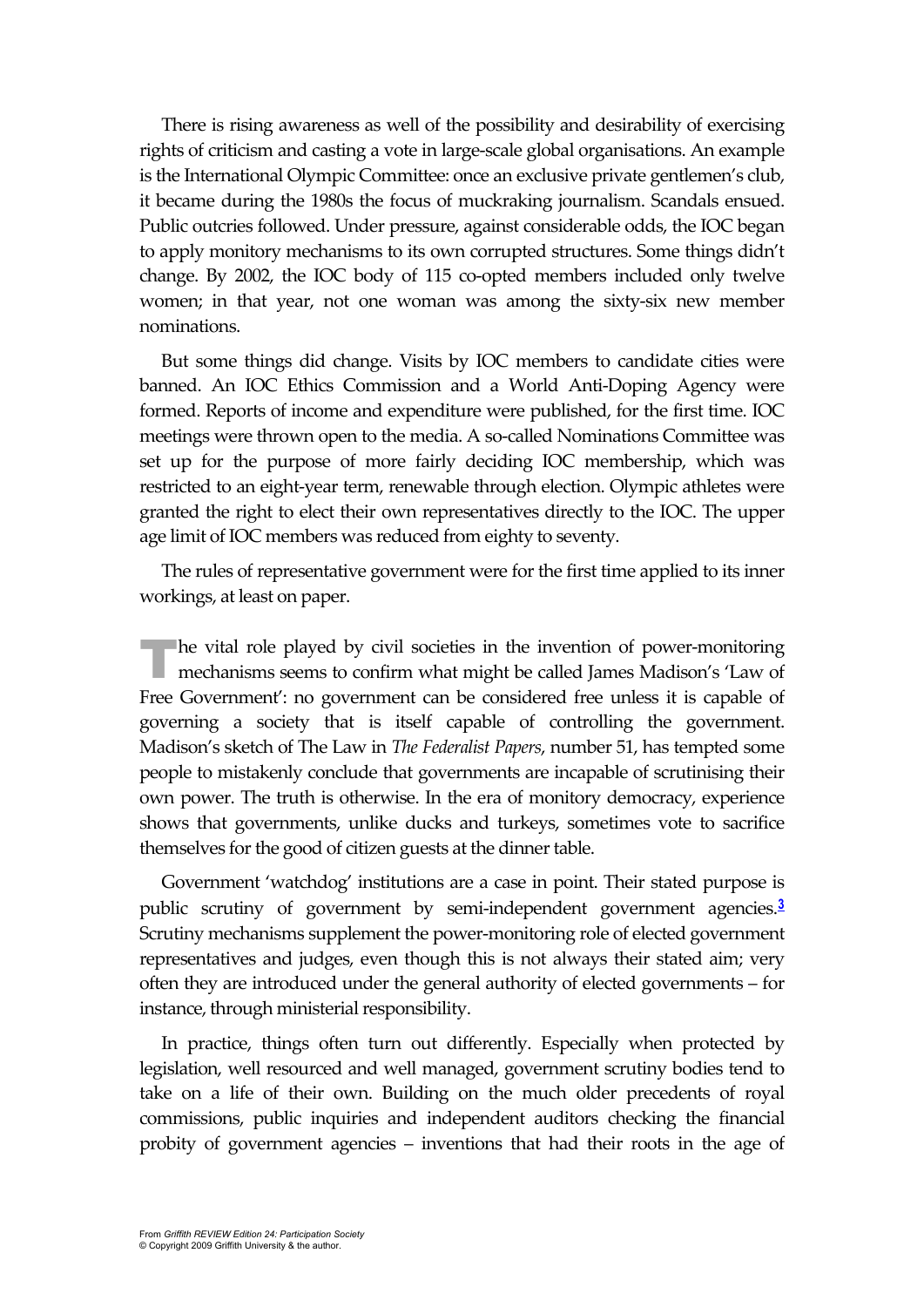representative democracy – the new scrutiny mechanisms add checks and balances to the possible abuse of power by elected representatives. Often they are justified in terms of improving the efficiency and effectiveness of government, for instance through 'better informed' decision-making that has the added advantage of raising the level of public trust in political institutions among citizens considered 'stakeholders'.

The process contains a double paradox. Not only are government scrutiny mechanisms often established by governments who subsequently fail to control their workings – for instance, in cases of corruption and the enforcement of legal standards; the new mechanisms also have democratic, power-checking effects, even though they are normally staffed by un-elected officials who operate at several arms' length from the rhythm of periodic elections.

The independent 'integrity systems' that came to enjoy an important public profile in various states in Australia from the 1980s are good examples. Following repeated media exposure of fraud and corruption among politicians and police, in some cases with links to business and organised crime, monitory agencies were established to bring new eyes, ears and teeth to the public sector. The aim was to crack down on intentional wrongdoing or misconduct by elected representatives and appointed officials; fingers were pointed as well at the lax and self-serving complaints systems operated by the police, who are to democratic governments as sharp edges are to knives. Misgivings were also expressed about the reluctance of elected ministers to oversee publicly sensitive police operational matters. Two royal commissions in the state of South Australia during the 1970s led to the establishment in 1985 of the first Police Complaints Authority. Other states followed suit, culminating in Queensland's Criminal Justice Commission (later the Crime and Misconduct Commission). Established in 1990 as a combined anti-corruption and criminal detection body, it was charged with the job of exposing corruption within the public sector, undertaking crime research, gathering evidence of organised crime, and tracking and recovering criminal proceeds.

In the age of monitory democracy, a great wall of prejudice still surrounds the whole idea of 'cross-border' or 'international' democracy. The prejudice dates whole idea of 'cross-border' or 'international' democracy. The prejudice dates from the era of territorially bound representative democracy, and almost all leading scholars of democracy today defend its supposed truth. One interesting thing about monitory democracy is that it begins to confront that wall with a hammer. Its latticed patterns of power monitoring effectively fudge the distinction between 'domestic' and 'foreign', the 'local' and the 'global'. Like other types of institutions, including business and universities, democracy too is caught up in a process of 'glocalisation'.

Monitory mechanisms are dynamically interrelated, to the point where each functions simultaneously as both part and whole of the overall system. In the system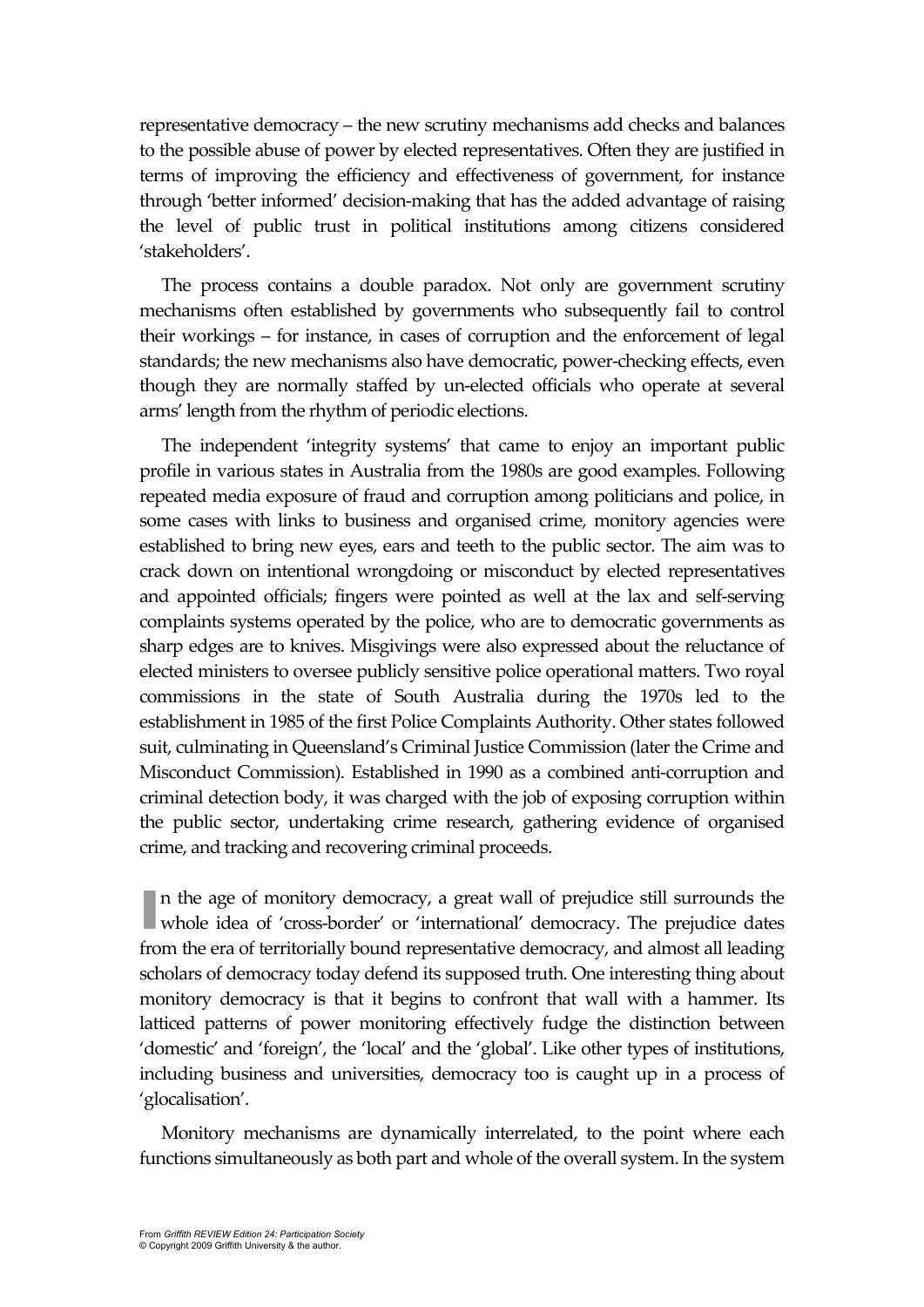of monitory democracy, to put things a bit abstractly, parts and wholes in an absolute sense do not exist. Its units are better described as sub-wholes - 'holons' is the term famously coined by the Hungarian polymath Arthur Koestler – that function simultaneously as self-regarding and self-asserting entities that push and pull each other in a multi-lateral system in which all entities play a part.

The example of summits, a remarkable invention of the second half of the twentieth century, helps bring this language down to earth. A strange fact is that summits began as exercises in big power politics, as informal ad hoc meetings of heads of state or leaders of government, or foreign ministers – the kind of meetings that first took place during the fragile Soviet/American/British alliance against Hitler. Some people have said that the word 'summit' was first used to describe the so-called 'percentages agreement' at the October 1944 meeting in Moscow, when Churchill and Stalin speculated about their ratios of influence in the post war world. The strange mathematical origin of the word (a corruption, perhaps in Stalin's virtually non-existent English, of 'sum it') was a one-off. It soon morphed into a mountaineers' term. Churchill himself long continued to advocate the tactic of highlevel informal meetings in international relations. He spoke of 'summit diplomacy' and the benefits of a 'parley at the summit', which is the sense that prevailed in Geneva in 1955, when the climbing word 'summit' was used for the first time to describe a Cold War meeting of the political leaders of the United States, the Soviet Union, France and Britain.!!

From the end of World War II until the time of the famous Vienna Summit meeting between Kennedy and Khruschev in June 1961, there were well over a hundred such summits, each using broadly similar methods. The meetings were preoccupied with the dynamics of the Cold War, and so had both a global reach and a strong bipolarity about them. Whether used as tools of amity or enmity, these early summits were also marked by a strong measure of predictability. The rule was that no statesman was willing to risk the certainty of humiliation. Hence the great attention paid to dramaturgy. 'It ended, as it began, with two firm hands firmly clasped,' began the rather ritualised *Newsweek* report of the Kennedy–Khruschev summit. Such media coverage usually put ceremonial trivia on a pedestal; at one point, during the summit preparations, the question of whether Jackie Kennedy should be given a silver tea service was reportedly decided by Khruschev with the blustering judgement that 'presents can be given even before a war'. The effect – like the old rituals of European monarchy – was to reinforce the sense among audiences that these were top-down affairs, instances of how the world was run by just a handful of men.

During the last decades of the twentieth century, the wholly surprising thing about summits was their dramatic transformation into sites where the power of elected representatives was publicly contested. Summits morphed into monitory mechanisms. The altered meaning and function of summits was evident at the series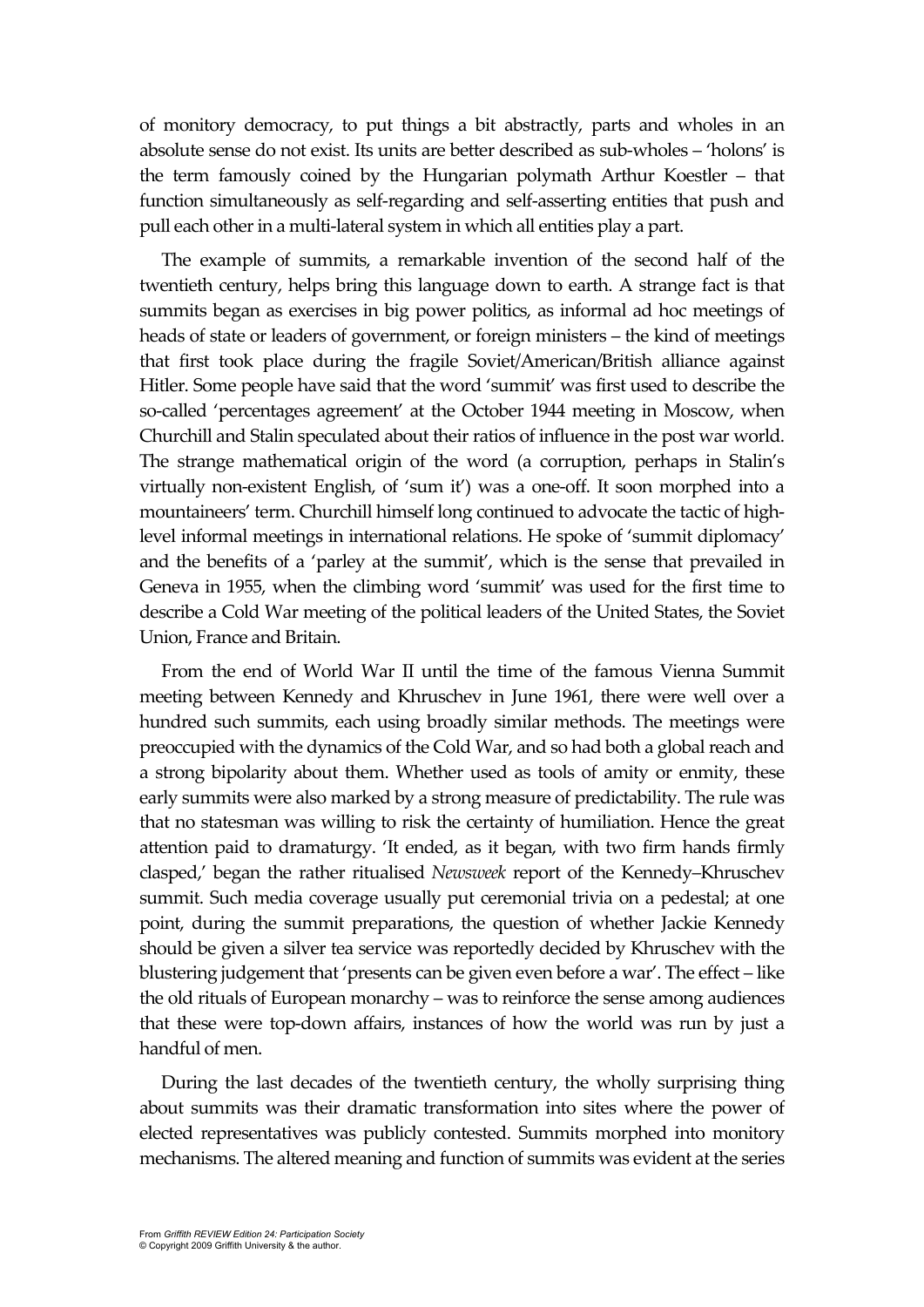of high"level meetings between Reagan and Gorbachev, including the 1986 Reykjavik gathering, where without prior consultation with NATO and other bodies the abolition of ballistic missiles and strategic nuclear weapons – including all nuclear weapons – was proposed. From there on, summits began to be used by leaders to 'bounce' their bureaucracies into policy shifts. That had the knock-on effect of politicising government, making it clear to wider audiences, both inside and outside government, that different political options existed.

The growth of summitry cloaked in secrecy and pageantry backfired. Summits began to attract the attention of thousands of journalists eager to report stories and images of this exclusive and powerful club. Beginning with the Bonn G7 Summit in May 1985, which attracted thirty thousand demonstrators demanding greater global justice, its annual meetings provided an opportunity for civil society organisations and protesters to press their concerns related to matters ranging from international trade and terrorism to energy development and cross-border crime  $-$  in effect, by turning rulers into culpable representatives. Attempts to transform top-down governmental summits into new channels of bottom-up representation of the interests of civil society were not confined to the G7 and G8, though they have attracted some of the most spectacular attention – for instance, in July 2005 at the Live 8 'global awareness' concerts to encourage political leaders to 'Make Poverty History'.

t is sometimes said that the business of power scrutiny changes very little, that It is sometimes said that the business of power scrutiny changes very little, that states and corporations are still the 'real' centres of power in deciding who gets what, when and how in this world. Evidence that this is not necessarily so is suggested by the fact that all of the big public issues that have erupted around the world since 1945, including civil rights for women and minorities, American military intervention in Vietnam and Iraq, nuclear weapons, poverty reduction and global warming, have been generated not by political parties, elections, legislatures and governments, but principally by power-monitoring networks that run 'parallel'  $to$  – and are often positioned against – the orthodox mechanisms of party-based representation.

The powerful civil rights movement that sprang up during the 1950s in the United States was among the pacesetters. Its inventive tactics – bus boycotts, improvement associations, co-ordinating committees, sit-ins, kneel-ins, 'jail-no-bail' pledges, freedom rides, citizenship schools, freedom singing, voter registration drives, mock elections – were proof positive that monitory bodies could have effects upon existing power relations by forcing many people to sense their contingency, often through bitter battles, sometimes resulting in surprising victories for those bent on humbling the powerful. The tactics produced two historic pieces of legislation. The Civil Rights Act, signed by President Lyndon Johnson on July 2, 1964, barred racial discrimination in public accommodations, education and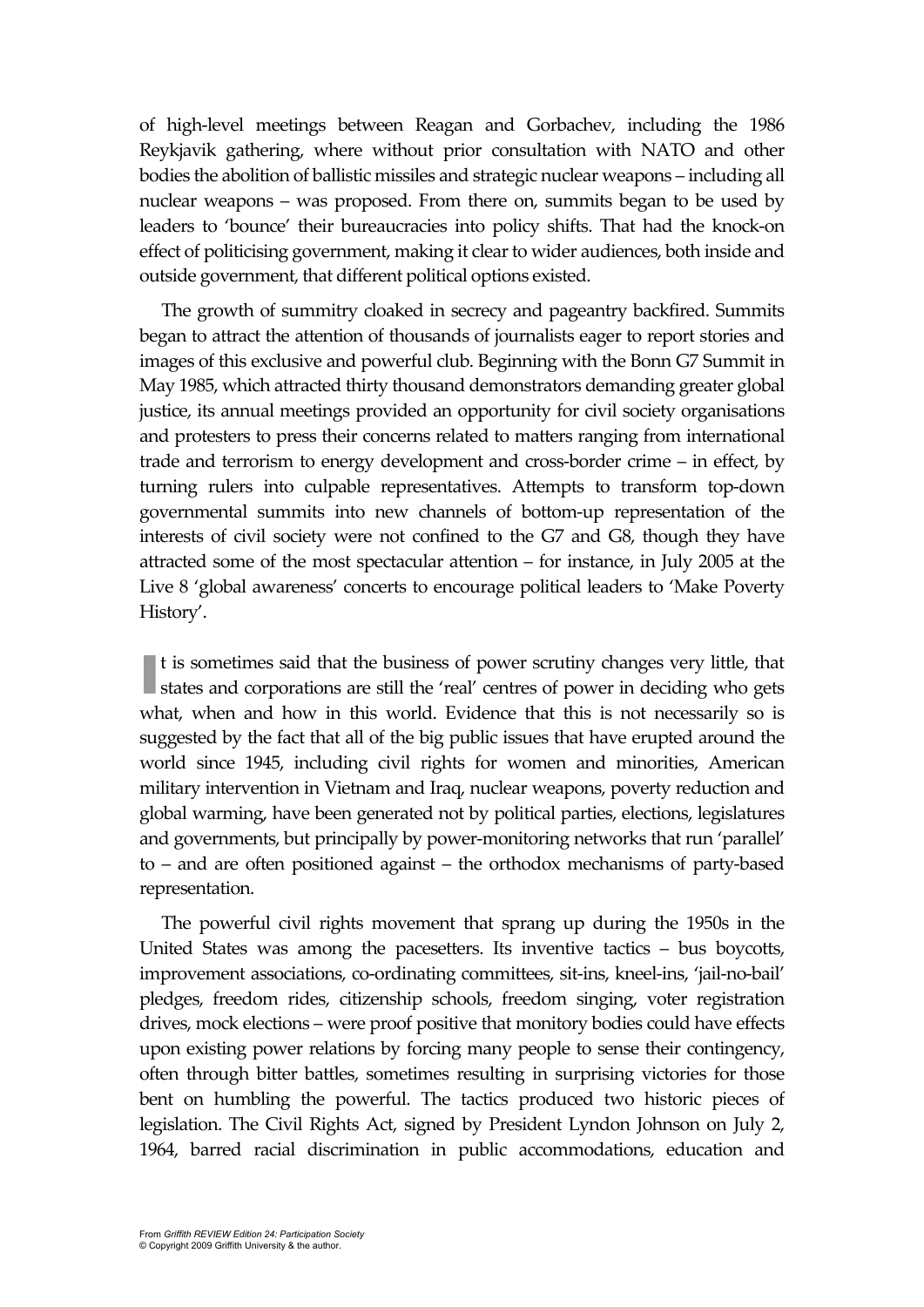employment. The Voting Rights Act he signed a year later on August 6, 1965, abolished literacy tests, poll taxes and other restrictions on voting, as well as authorised federal government intervention in states and individual voting districts that continued to use such tests to discriminate against African Americans.!!

The enactment of the double-barrelled legislation was monitory democracy in action. It proved that the powerless had the power to change things, and that change had to begin in the home, the workplace and in other public fields of everyday life, before spreading across the whole of the political and social landscape of the American democracy – eventually resulting in the election of the first black president of the United States.

ow that we have tackled some misconceptions about the contours and main dynamics of monitory democracy, let me pause finally to ask one short dynamics of monitory democracy, let me pause finally to ask one short question: how can its unplanned birth be explained?

This is not an easy question to answer. The motives behind the hundred or so inventions described above are complicated; as in earlier phases of the history of democracy, generalisations are as difficult as they are perilous. But one thing is certain: the new type of democracy has had both its causes and causers. Monitory democracy is not a monogenic matter – a living thing hatched from a single cell. It is rather the result of many forces. As in the two earlier phases of democracy, changes usually happened only when cracks developed within ruling circles, so allowing the courage of citizens and the resolve of public-spirited leaders to do the rest.

A half-century of total war, dictatorship and totalitarianism that very nearly finished off democracy – in 1941 there were only eleven democracies left on the face of the earth – proved to be the initial catalyst. The widespread despair and troubled thinking about political evil triggered by the disaster undoubtedly helped inspire one of the most remarkable features of monitory democracy: the marriage of democracy and human rights, and the subsequent worldwide growth of organisations, networks and campaigns committed to the defence of human rights.!!

Personal ambition, monkey business, power games and the quest for more effective or cheaper government – and government eager to offload blame on to others for policy disappointments and failures – have all also played their part. So too have conservative instincts, radical demands, geopolitical considerations and market pressures. Opportunities for building 'social capital' – cultivating the connections and skills among people at the local and regional levels – and the lure of winning power or revenue growth from the provision of outsourced government services has strongly motivated some organisations, especially non-government organisations, to push for stronger monitory institutions.

Unintended consequences and plain good luck have also played their part in the early history of monitory democracy. Not unimportant as well has been a factor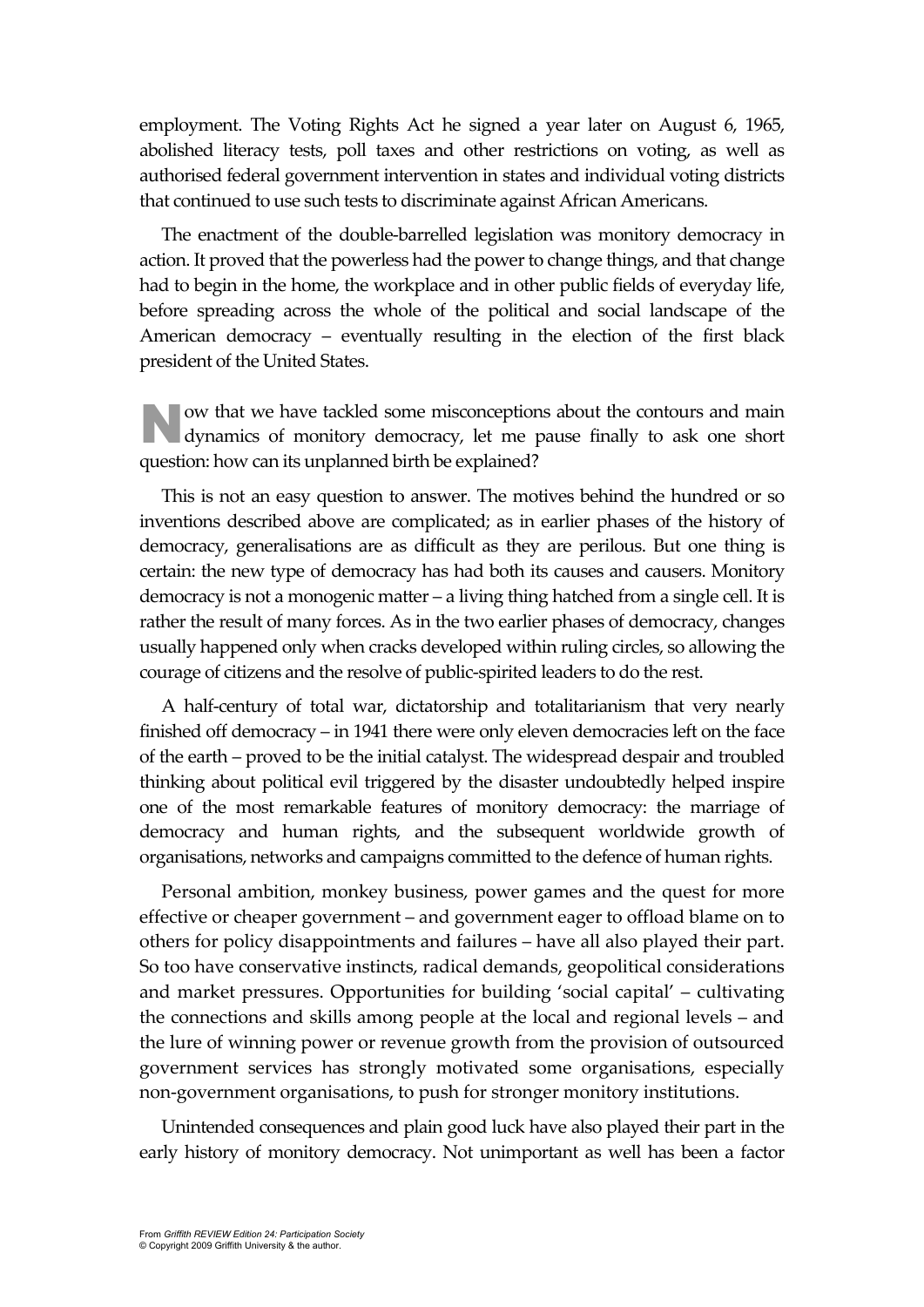famously outlined by de Tocqueville: the contagious force of the belief among citizens and their representatives that the removal of particular grievances enables other grievances to be addressed, and resolved.!!

ll these pressures have conspired to push actually existing democracies in the All these pressures have conspired to push actually existing democracies in the direction of monitory democracy. But one force is turning out to be the principal driver: the emergence of a new galaxy of communication media.

No account of monitory democracy would be credible without taking into account the way that power and conflict are shaped by new media institutions. Think of it like this: assembly-based democracy in ancient Greek times belonged to an era dominated by the spoken word, backed up by laws written on papyrus and stone, and by messages dispatched by foot, or by donkey and horse. Representative democracy sprang up in the era of print culture – the book, pamphlet and newspaper, and telegraphed and mailed messages – and fell into crisis during the advent of early mass communication media, especially radio and cinema and television in its infancy.

By contrast, monitory democracy is tied closely to the growth of multimedia-saturated societies – societies whose structures of power are continuously 'bitten' by monitory institutions operating within a new galaxy of media defined by the ethos of communicative abundance.

Compared with the era of representative democracy, when print culture and limited spectrum audio-visual media (including public service broadcasting) were much more closely aligned with political parties and governments, the age of monitory democracy witnesses constant public scrutiny and spats about power, to the point where it seems as if no organisation or leader within the fields of government or social life is immune from political trouble.

The change has been shaped by a variety of forces, including the decline of journalism proud of its commitment to fact-based 'objectivity' which was an ideal born of the age of representative democracy, and the rise of adversarial and 'gotcha' styles of commercial journalism driven by ratings, sales and hits. Technical factors, such as electronic memory, tighter channel spacing, new frequency allocation, direct satellite broadcasting, digital tuning and advanced compression techniques, have also been important. Chief among these technical factors is the advent of cable- and satellite-linked computerised communications, which from the end of the 1960s triggered both product and process innovations in virtually every field of an increasingly commercialised media.

This new galaxy of media has no historical precedent. Symbolised by one of its core components, the internet, it is a whole new world system of overlapping and interlinked media devices that, for the first time in human history, integrate texts, sounds and images and enable communication to take place through multiple user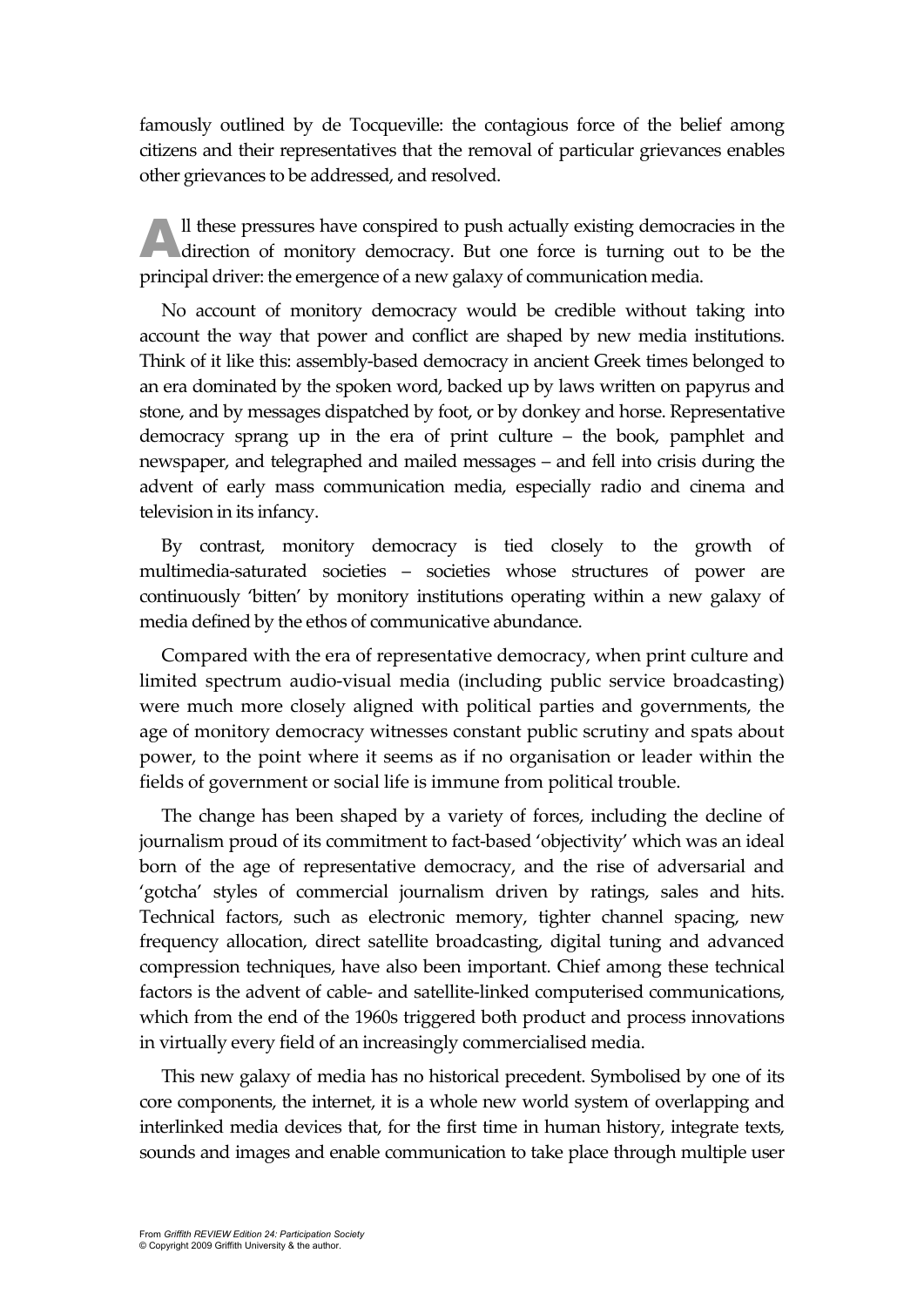points, in chosen time, either real or delayed, within modularised and ultimately global networks that are affordable and accessible to many hundreds of millions of people scattered across the globe.

All institutions in the business of scrutinising power rely heavily on these media innovations; if the new galaxy of communicative abundance suddenly imploded, monitory democracy would not last long. Monitory democracy and computerised media networks behave as if they are conjoined twins. To say this is not to fall into the trap of supposing that computer-linked communications networks prefigure a brand new utopian world, a carnival of 'virtual communities' homesteading on the electronic frontier, a 'cyber-revolution' that yields equal access of all citizens to all media, anywhere and at any time.

Hype of this kind was strongly evident in the *Declaration of the Independence of Cyberspace* (1996), a document drawn up by the self-styled cyber-revolutionary John Perry Barlow, the former lyricist of famous rock band the Grateful Dead and subsequent campaign manager for infamous American vice-president, Dick Cheney. *The Declaration* proclaimed the end of the old world of representation within territorial states.

Making hype seem profound, it claimed that computer-linked networks were 'creating a world that all may enter without privilege or prejudice accorded by race, economic power, military force, or station of birth'. Barlow said that communicative abundance heralded nothing short of 'a new social space, global and anti-sovereign, within which anybody, anywhere can express to the rest of humanity whatever he or she believes without fear'. 'There is in these new media,' he concluded, 'a foreshadowing of the intellectual and economic liberty that might undo all the authoritarian powers on earth.'**[4](#page-22-2)**!!

Such utopian extravagance prompts a political health warning, not least because the new age of communicative abundance produces disappointment, instability and self-contradictions – for instance, in worrying patterns of closure or 'privatisation' of digital networks**[5](#page-22-1)** and in the widening power gaps between communication rich and poor.

A majority of the world's people are too poor to make a telephone call; only a tiny minority have access to the internet; thus they seem almost unneeded as communicators, or as consumers of media products. The divide between media rich and media poor citizens blights all monitory democracies; it contradicts their basic principle that all citizens are entitled equally to communicate their opinions, and periodically to give elected and unelected representatives a rough ride.

Yet, despite such contradictions and disappointments, there are new and important things happening inside the swirling galaxy of communicative abundance. Especially striking is the way the realms of 'private life' and 'privacy' and wheeling and dealing of power 'in private' have been put on the defensive.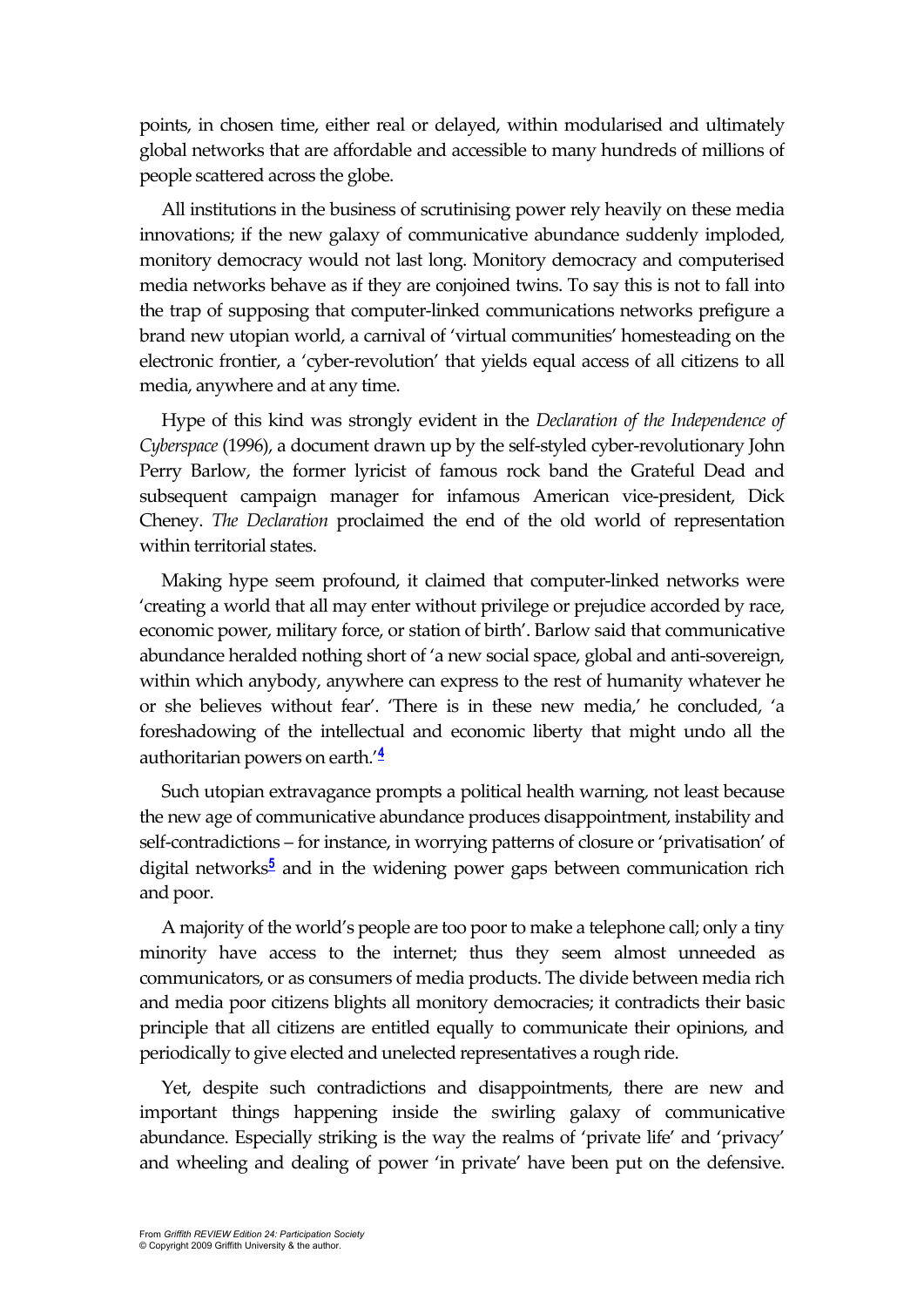From the point of view of monitory democracy, that is no bad thing. Every nook and cranny of power – the quiet discriminations and injustices that happen behind closed doors and in the world of everyday life – become the potential target of 'publicity' and 'public exposure'. Routine matters such as birth and death, diet and sex, religious and ethnic customs are less and less based on unthinking habit, on unquestioned, taken-for-granted certainties about 'normal' ways of doing things. In the era of communicative abundance, no hidden topic is protected unconditionally from media coverage, and from possible politicisation; the more 'private' it is, the more 'publicity' it seems to get.

othing is sacrosanct – not even the efforts of those who try to protect or rebuild what they claim to be sacrosanct. Past generations would find the whole what they claim to be sacrosanct. Past generations would find the whole process astonishing in its global scale and democratic intensity. With the click of a camera, or the flick of a switch and the tap of a keyboard, the world of the private can suddenly be made public. Everything from the bedroom to the boardroom, the bureaucracy and the battlefield, seems to be up for media grabs. Thanks to stories told by journalists, themselves unelected representatives of publics, this is an age in which private text messages rebound publicly, to reveal marital unfaithfulness and force the resignation of a government minister as happened in Finland in 2008.

It is an era in which so-called reality TV can cut from an afternoon children's program to a man on a freeway setting his truck ablaze before turning his shotgun on the police, and then himself, live, courtesy of a news helicopter and a satellite uplink. These are times in which Sony hand-held cameras are used by off-air reporters, known as 'embeds', to file ongoing videos and blogs featuring election candidates live, unplugged and unscripted; and this is the age in which video footage proves that soldiers in war zones raped women, terrorised children and tortured innocent civilians.

In the age of communicative abundance, the private lives of politicians, unelected representatives and celebrities, their romances, parties, health, drug habits, quarrels and divorces, are the interest and fantasy objects of millions of people. And thanks to talk shows, blogs, user-generated social networking sites, wiki platforms, YouTube video exchanges and other media acts, there is an endless procession of 'ordinary people' talking publicly about their private fears, fantasies, hopes and expectations. Some of them are sometimes lucky enough to morph into media stars, thanks to simulated elections, in which audiences granted a 'vote' by media companies are urged to lodge their preference for the star of their choice, by acclamation, cell phone or the internet.

Helped along by red-blooded journalism that relies on styles of reporting concerned less with veracity than with 'breaking news' and blockbusting scoops, communicative abundance cuts like a knife into the power relations of government and civil society. It is easy (as many do) to complain about the methods of the new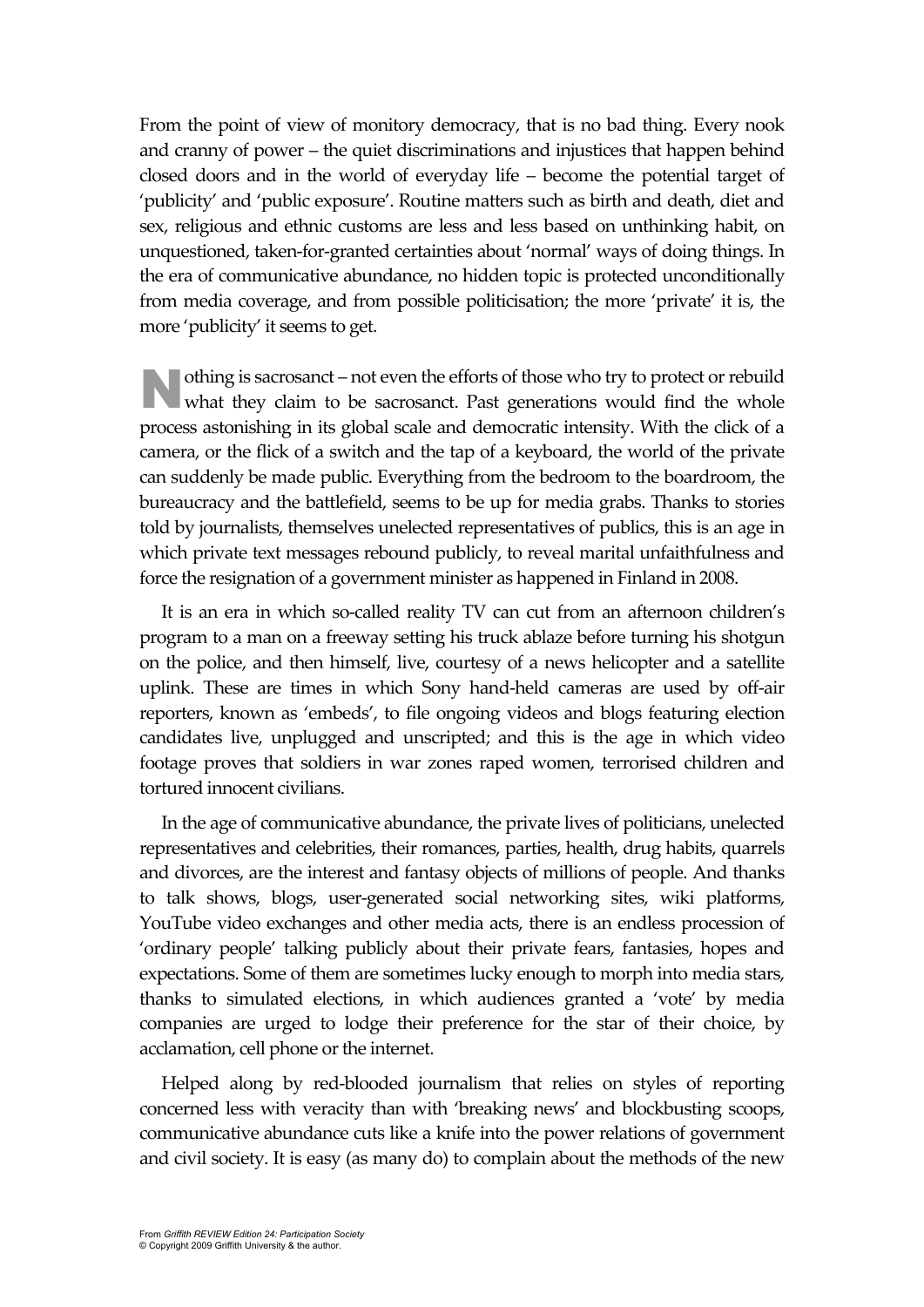journalism. It hunts in packs, its eyes on bad news, egged on by the newsroom and bloggers saying that facts must never be allowed to get in the way of stories.!!

Professional and citizens' journalism loves titillation, draws upon unattributed sources, fills news holes – in the era of monitory democracy news never sleeps – spins sensations, and concentrates too much on personalities, rather than timebound contexts. The new journalism is formulaic and gets bored too quickly; and it likes to bow down to corporate power and government press briefings, which helps explain why disinformation (about such matters as weapons of mass destruction and excessive leveraging of risks within financial markets) still whizzes around the world with frightening speed and power.

But these trends are only half the story. For in spite of all the accusations made against it, red-blooded journalism helps keep alive the old utopias of shedding light on power, of 'freedom of information', 'government in the sunshine' and greater 'transparency' in the making of decisions.!!

Given that unchecked power still weighs down hard on the heads of citizens, it is not surprising, thanks to the new journalism and the new monitory inventions, that public objections to wrongdoing and corruption are commonplace in the era of monitory democracy. Thanks to journalism and the new media of communicative abundance stuff happens. Shit happens. There seems to be no end of scandals, and there are even times when '-gate' scandals, like earthquakes, rumble beneath the feet of whole governments.

The profusion of '-gate' scandals reminds us of a perennial problem facing monitory democracy: there is no shortage of organised efforts by the powerful monitory democracy: there is no shortage of organised efforts by the powerful to manipulate people beneath them; and hence the political dirty business of dragging power from the shadows and flinging it into the blazing halogen of publicity remains fundamentally important.

Nobody should be kidded into thinking that the world of monitory democracy, with its many power-scrutinising institutions, is a level playing field  $-$  a paradise of equality of opportunity among all its citizens and their elected and unelected representatives. We still live in the age of the put-on. The combination of monitory democracy and communicative abundance nevertheless produces permanent flux, an unending restlessness driven by complex combinations of different interacting players and institutions, permanently pushing and pulling, heaving and straining, sometimes working together, at other times in opposition to one another.

Elected and unelected representatives routinely strive to define and to determine who gets what, when and how, but the represented, taking advantage of various power-scrutinising devices, keep tabs on their representatives – sometimes with surprising success. The dynamics of monitory democracy are thus not describable using the simple spatial metaphors inherited from the age of representative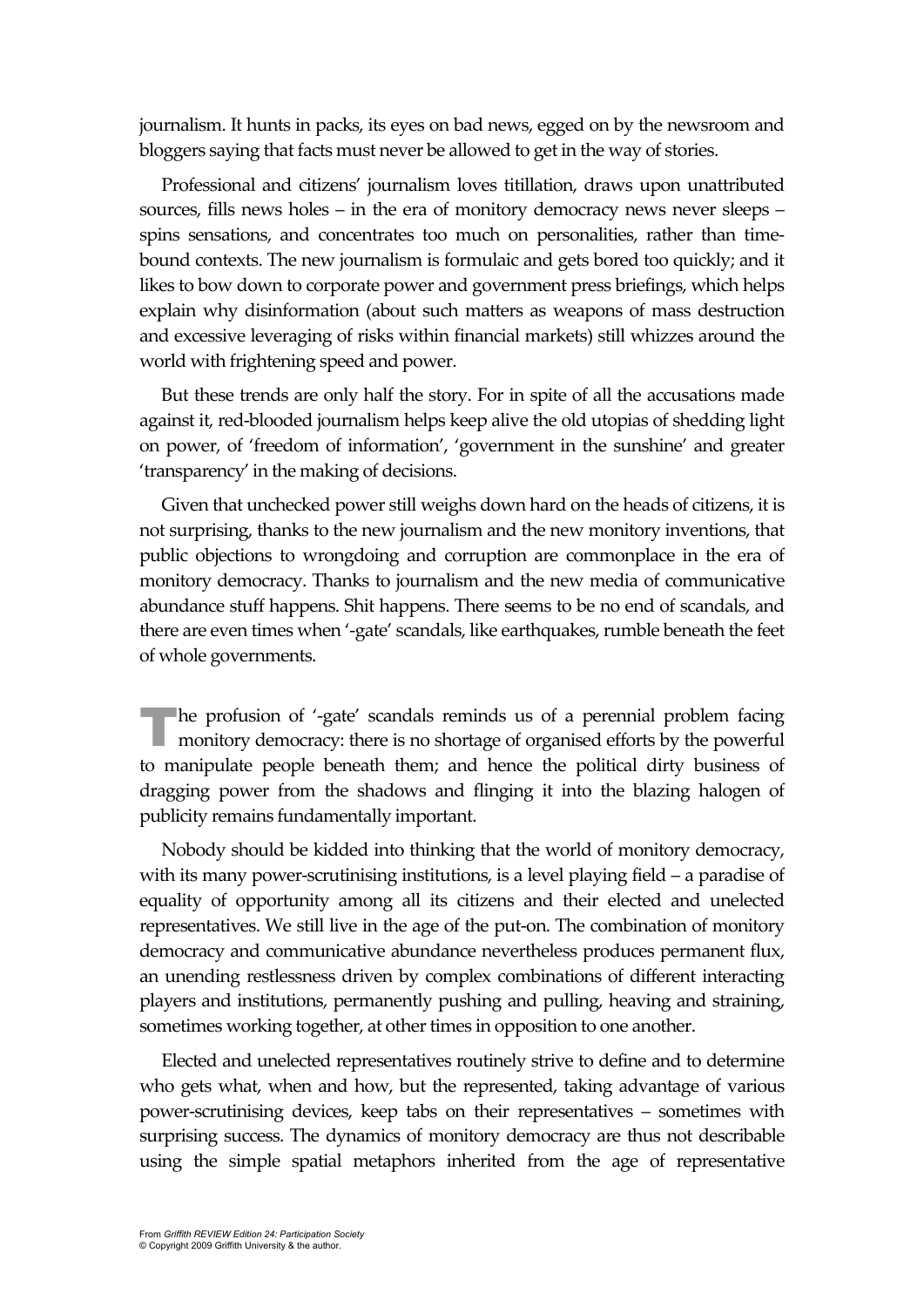democracy. Talk of the 'sovereignty' of parliament, or of 'local' versus 'central' government, or of tussles between 'pressure groups', political parties and governments is just too simple. It is obsolete. In terms of political geometry, the system of monitory democracy is something other and different: a complex web of differently sized and more or less interdependent monitory bodies that have the effect, thanks to communicative abundance, of continuously stirring up questions about who gets what, when and how, as well as holding publicly responsible those who exercise power, wherever they are situated. Monitory democracies are richly conflicted. Politics does not wither away. Everything is never straightforwardly okay.

There is something utterly novel about the whole trend. From its origins in the ancient assemblies of Syria-Mesopotamia, democracy has always cut through habit and prejudice and hierarchies of power. It has stirred up the sense that people can shape and reshape their lives as equals, and not surprisingly it has often brought commotion into the world.

In the era of monitory democracy, the constant public scrutiny of power by hosts of differently sized monitory bodies with footprints large and small makes it the most energetic, most dynamic form of democracy ever. It even contains bodies, including Human Rights Watch, the Democratic Audit network and the Global Accountability Project, that specialise in providing public assessments of the quality of existing power-scrutinising mechanisms and the degree to which they fairly represent citizens' interests. Other bodies specialise in directing questions at governments on a wide range of matters, extending from their human rights records through to their energy production plans and the quality of the drinking water of their cities.

Private companies are grilled about their services and products, their investment plans, how they treat their employees, and the size of their impact upon the biosphere. Questions are raised about which SUVs are most likely to roll over, and which companies retail the worst fast food, and which are the biggest polluters. Various watchdogs and guide dogs and barking dogs are constantly on the job, pressing for greater public accountability of those who exercise power.!!

The powerful consequently come to feel the constant pinch of the powerless. In the era of monitory democracy, those who make decisions are subject constantly to the ideal of public chastening, tied down by a thousand Lilliputian strings of scrutiny.

When they do their job well, monitory mechanisms have many positive effects, ranging from greater openness and justice within markets and blowing the whistle on foolish government decisions to the general enrichment of public deliberation and the empowerment of citizens and their chosen representatives through meaningful schemes of participation. Power monitoring can be ineffective, or counterproductive, of course. Campaigns misfire or are poorly targeted; power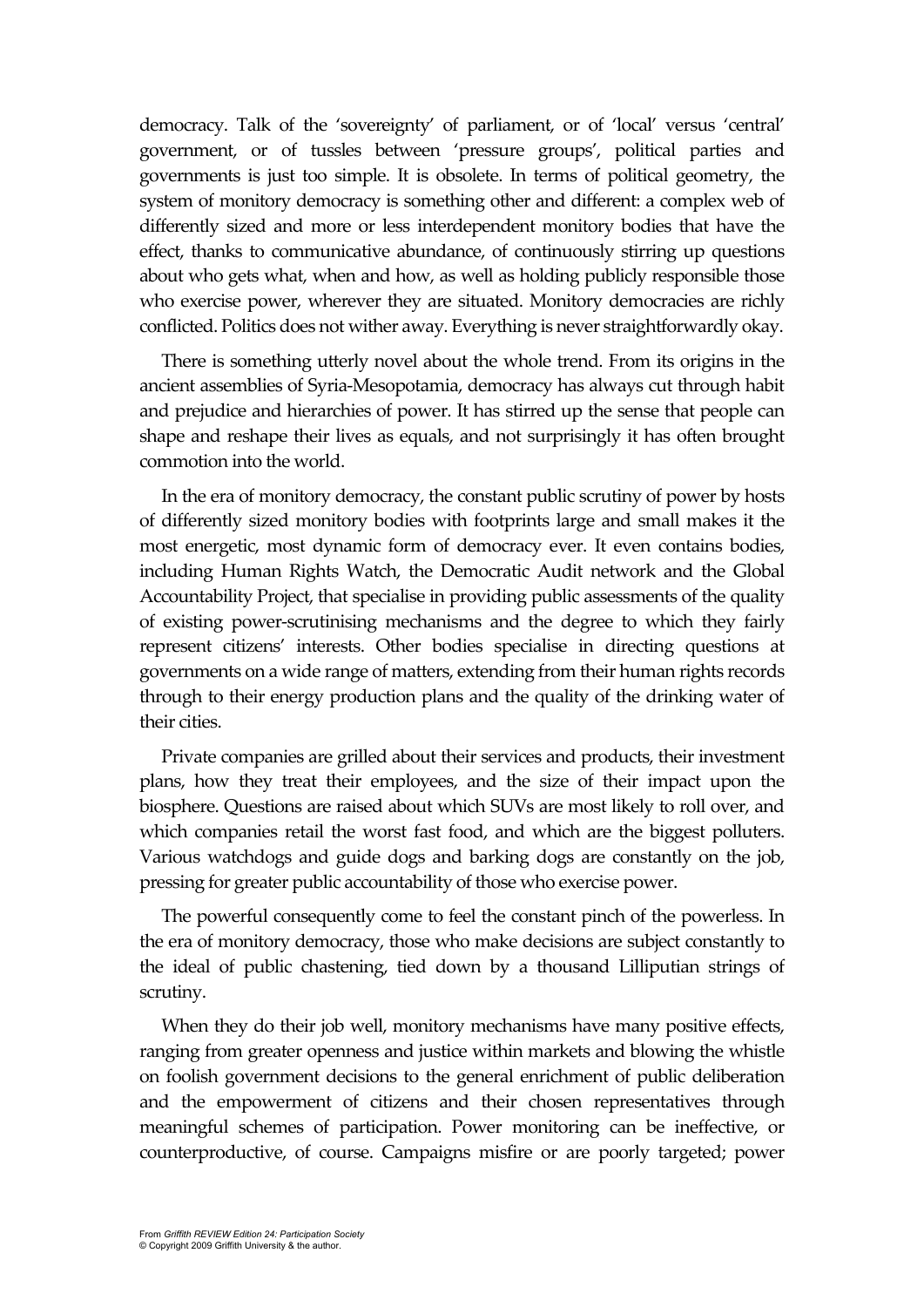wielders cleverly find loopholes and ways of rebutting or simply ignoring their opponents. And there are times when large numbers of citizens find the monitory strategies of organisations too timid, or confused, or simply irrelevant to their lives as consumers, workers, parents, community residents and young and elderly citizens.

espite such weaknesses, the political dynamics and overall 'feel' of monitory democracies are very different from the era of representative democracy. Politics in the age of monitory democracy has a definite 'viral' quality about it. The power controversies stirred up by monitory mechanisms follow unexpected paths and reach surprising destinations. Groups using mobile phones, bulletin boards, news groups, wikkies and blogs sometimes manage, against considerable odds, to publicly embarrass politicians, parties and parliaments, or even whole governments. D

Power-monitoring bodies like Human Rights Watch or Amnesty International regularly do the same, usually with help from networks of supporters. Think for a moment about any current public controversy that attracts widespread attention: news about its contours and commentaries and disputes about its significance are typically relayed by many power-monitoring organisations, large, medium and small. In the world of monitory democracy, that kind of latticed – viral, networked – pattern is typical, not exceptional. It has profound implications for the state-framed institutions of the old representative democracy, which find themselves more and more enmeshed in 'sticky' webs of power-scrutinising institutions that often hit their target, sometimes from long distances, often by means of boomerang effects.

In the age of monitory democracy, bossy power can no longer hide comfortably behind private masks; power relations everywhere are subjected to organised efforts by some, with the help of media, to tell others – publics of various sizes – about matters that previously had been hidden away, 'in private'. This denaturing of power is usually a messy business, and it often comes wrapped in hype, certainly. But the unmasking of power resonates strongly with the power-scrutinising spirit of monitory democracy.

The whole process is reinforced by the growing availability of cheap tools of communication (multi-purpose mobile phones, digital cameras, video recorders, the internet) to individuals and groups and organisations; and communicative abundance multiplies the genres of programming, information, and storytelling that are available to audiences and publics. News, chat shows, political oratory, bitter legal spats, comedy, infotainment, drama, music, advertising, blogs and much more clamour and jostle for public attention.

Some people complain about effects like 'information overload', but from the point of view of monitory democracy, on balance communicative abundance has positive consequences. In spite of all its hype and spin, the new media galaxy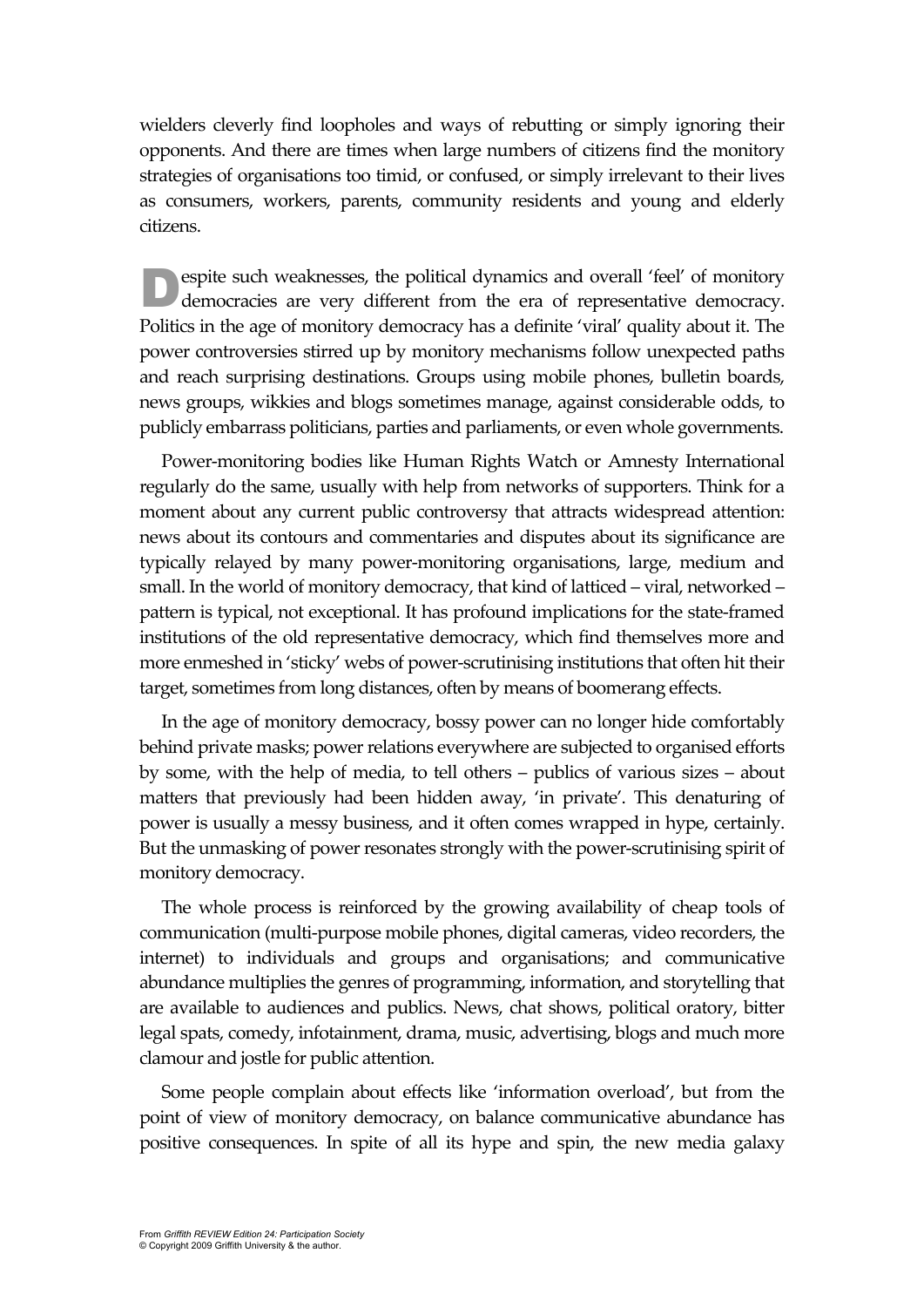nudges and broadens people's horizons. It tutors their sense of pluralism and prods them into taking greater responsibility for how, when and why they communicate. I recall days from my early years in South Australia when children were compulsorily bathed and scrubbed behind the ears, sat down in their dressing gowns prior to going to bed, and required to listen to radio or television program with their families – those days of representative democracy and party or government-linked broadcasting and mass entertainment are over. So, too, are the days when millions of people, huddled together as masses in the shadows of totalitarian power, found the skilfully orchestrated radio and film performances of demagogues fascinating, and reassuring.

Message-saturated democracies encourage people's suspicions of unaccountable power. All the king's horses and all the king's men are unlikely to reverse the trend. Within the world of monitory democracies, people are coming to learn that they must keep an eye on power and its representatives, that they must make judgements and choose their own courses of action. Citizens are tempted to think for themselves; to see the same world in different ways, from different angles; and to sharpen their overall sense that prevailing power relationships are not 'natural', but contingent.

Communicative abundance and monitory institutions combine to promote something of a 'Gestalt switch' in the popular perception of power. The metaphysical idea of an objective, out-there-at-a-distance 'reality' is weakened; so too is the presumption that stubborn 'factual truth' is superior to power. The fabled distinction between what people can see with their eyes and what they are told about the emperor's new clothes breaks down. 'Reality', including the 'reality' of the powerful, comes to be understood as always 'produced reality', a matter of interpretation – and the power to force particular interpretations of the world down others' throats.!!

There is admittedly nothing automatic or magical about any of this. In the era of monitory democracy, communication is constantly the subject of dissembling, negotiation, compromise and power conflicts – in a phrase,, a matter of politics. Communicative abundance for that reason does not somehow automatically ensure the triumph of either the spirit or institutions of monitory democracy. Messagesaturated societies can and do have effects that are harmful for democracy. In some quarters, for instance, media saturation triggers citizens' inattention to events. While they are expected as good citizens to keep their eyes on public affairs, to take an interest in the world beyond their immediate household and neighbourhood, more than a few find it ever harder to pay attention to the media's vast outpourings.

Profusion breeds confusion. There are times, for instance when voters are so pelted with a hail of election advertisements on prime-time television that they react frostily. Disaffected, they get up from their sofas, leave their living rooms, change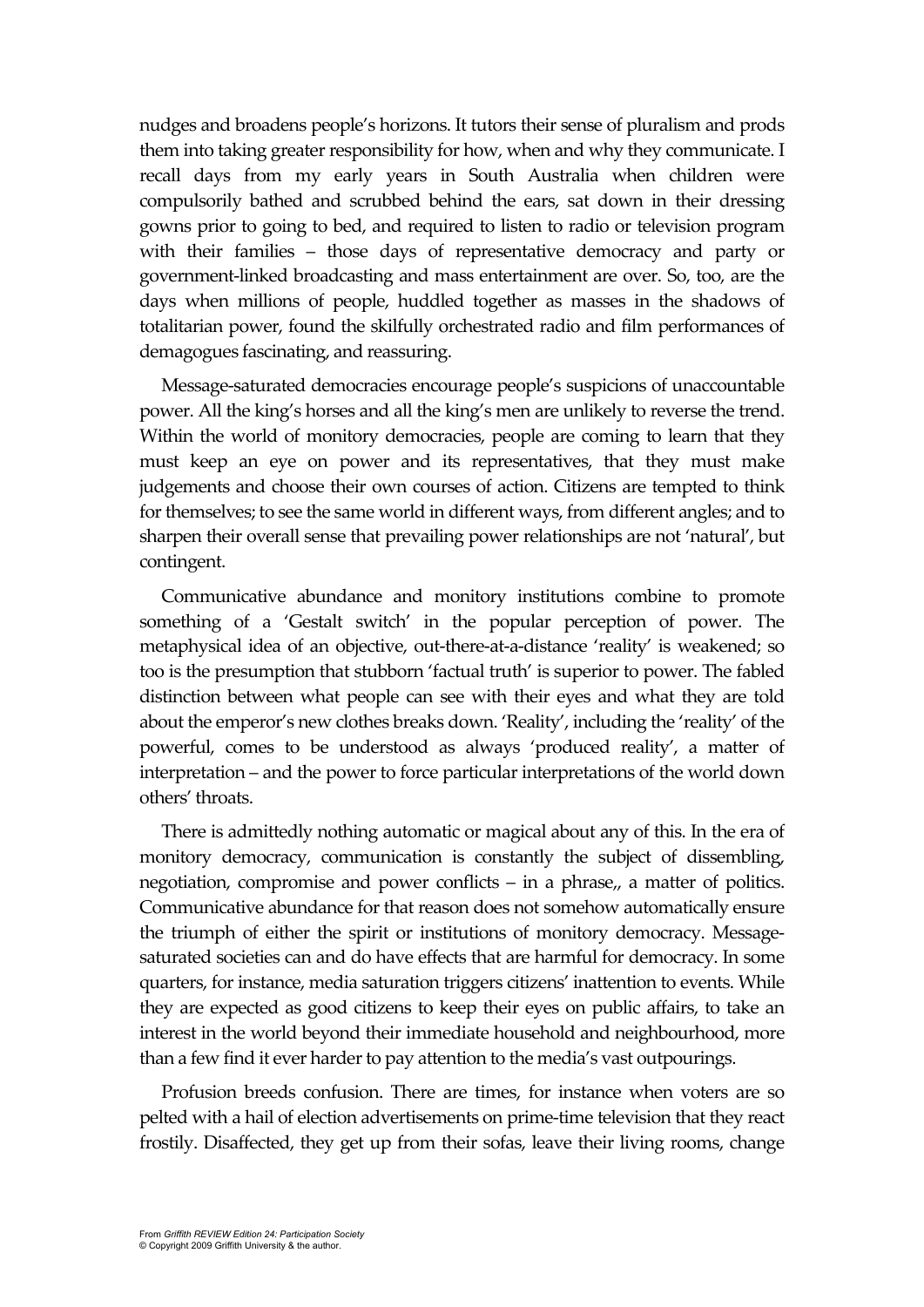channels, or mute, concluding with a heavy sigh that the less you know the better off you are. The coming age of internet protocol television is likely to deepen such disaffection and if that happens then something more worrying could happen: the spread of a culture of unthinking indifference.

Monitory democracy certainly feeds upon communicative abundance, but one of its more perverse effects is to encourage individuals to escape the great complexity of the world by sticking their heads, like ostriches, into the sands of wilful ignorance, or to float cynically upon the swirling tides and waves and eddies of fashion – to change their minds, to speak and act flippantly, to embrace or even celebrate opposites, to bid farewell to veracity, to slip into the arms of what some carefully call 'bullshit'.

Foolish illusions, cynicism and disaffection are among the biggest temptations facing citizens and their elected and unelected representatives in existing democracies. Whether or not the new forms of monitory democracy will survive their deadly effects is for the future to tell us.  $\blacksquare$ 

<span id="page-21-1"></span><sup>2</sup> The point can be put like this: if the principles of representative democracy turned 'the people' of assembly democracy into a more distant judge of how well representatives performed, then monitory democracy exposes the fiction of a unified 'sovereign people'. The dynamic structures of monitory democracy daily serve as barriers against the uncontrolled worship of 'the people', or what might be dubbed demolatry. Monitory democracy demonstrates that the world is made up of many *demoi*, and that particular societies are made up of flesh-and-blood people who have different interests, and who therefore do not necessarily see eye to eye. It could be said that monitory democracy democratises – publicly exposes - the whole principle of 'the sovereign people' as a pompous fiction; at best, it turns it into a handy reference device that most people know to be just that: a useful political fiction. There are indeed times when the fiction of 'the people' serves as a monitoring principle, as a former Justice of the Federal Constitutional Court in Germany, Dieter Grimm has explained: 'The circumstances are rare in which the fiction of "the demos" is needed as a reminder that those who make the laws are not the source of their ultimate legitimacy. Democracies need public power; but they need as well to place limits on the exercise of public power by invoking "the people" as a fictional subject to whom collectively binding powers are attributed: a "*Zurechnungssubjekt*" that is not itself capable of acting, but which serves as a democratic necessity because it makes accountability meaningful' (interview, Berlin, November 23, 2006).

 $\overline{a}$ 

<span id="page-21-0"></span>**<sup>1</sup>** The adjective 'monitory' derived from the mediaeval *monitoria* [from *monere*, to warn]. It entered Middle English in the shape of *monitorie* and from there it wended its way into the modern English language in the mid-fifteenth century to refer to the process of giving or conveying a warning of an impending danger, or an admonition to someone to refrain from a specified course of action considered offensive. It was first used within the Church to refer to a letter or letters (known as 'monitories') sent by a bishop or a pope or an ecclesiastical court who acted in the capacity of a 'monitor'. The family of words 'monitor', 'monition' and 'monitory' was soon used for more secular or this-worldly purposes. The monitor was one or that which admonishes others about their conduct. The word 'monitor' was also used in school settings to refer to a senior pupil expected to perform special duties, such as that of keeping order, or (if the pupil was particularly bright or gifted) acting as a teacher to a junior class. A monitor also came to mean an early warning device; it was said as well to be a species of African and Australian and New Guinean lizard that was friendly to humans because it gave warning of the whereabouts of crocodiles. Still later, the word 'monitor' came to be associated with communication devices. It referred to a receiver, such as a speaker or a television screen, that is used to check the quality or content of an electronic transmission; and in the world of computing and computer science, a 'monitor' either refers to a video display or to a programme that observes, or supervises or controls the activities of other programmes. In more recent years, not unconnected with the emergence of monitory democracy, 'to monitor' became a commonplace verb to describe the process of systematically checking the content or quality of something, as when a city authority monitors the local drinking water for impurities, or a group of scientific experts monitors the population of an endangered species.